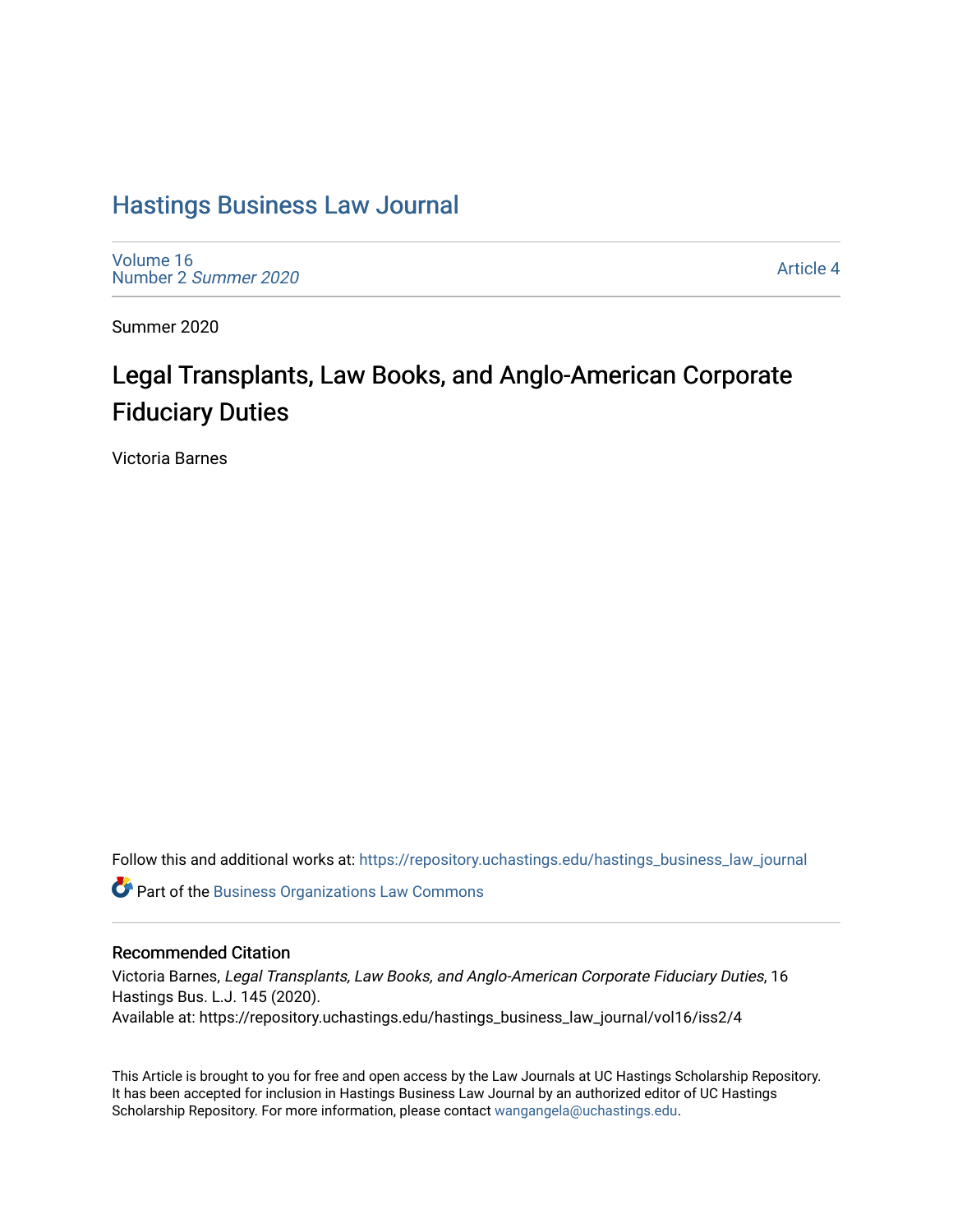## Legal Transplants, Law Books, and Anglo-American Corporate Fiduciary Duties

*Victoria Barnes*\*

#### I. INTRODUCTION

The internal management rule gives rise to the proposition that courts will not interfere in disputes between partners, shareholders, and managers.<sup>1</sup> This rule now provides the strongest reasoning that prevents the courts from intervening in corporate governance disputes. Courts that follow the internal management rule will leave issues of internal management and policy to be debated, discussed, and decided by members.<sup>2</sup> The shareholders, thus, play the role of regulator. They act as a check and balance on corporate management, regulate the corporation through voting at meetings, and those with the majority of votes hold control.<sup>3</sup> Strong evidence of fraud or misconduct must be shown to rebut the notion that directors and managers acted appropriately.<sup>4</sup> These principles are now the central tenants of corporate regulation in both the United States and United Kingdom. The set of ideas described here should sound familiar to an American ear, but its name, the internal management rule, will not be well known. It resembles what is better known in the United States as the business judgment rule. These rules which restrict judicial intervention are thought to push corporate

Senior Research Fellow. Victoria Barnes works on commercial law and the regulation of business using a transnational and comparative framework. Her current research employs both quantitative and qualitative methodologies to explore the use of contracts as a way of restraining agents, factors and corporate management in the nineteenth century. She focuses on the development of common law doctrine as a force which influenced the evolution of contractual rights and drafting of particular clauses. I am grateful for the comments of Stefan Vogenauer and Emily Whewell on an earlier draft.

<sup>1.</sup> *See* K. W. Wedderburn, *Shareholders' Rights and the Rule in Foss v*. *Harbottle*, 15 CAMB. L. J. 194, 194–215 (1957); H. Rajak, *The Oppression of Minority Shareholders*, 35 MOD. L. REV. 156, 156– 70 (1972); A. J. BOYLE, DIRECTORS' FIDUCIARY DUTIES: THE CONTINUING PROBLEM OF EFFECTIVE ENFORCEMENT (1988); A. J. BOYLE, MINORITY SHAREHOLDERS' REMEDIES (2002).

 <sup>2.</sup> LESLIE KOSMIN & CATHERINE ROBERTS, COMPANY MEETINGS AND RESOLUTIONS: LAW, PRACTICE, AND PROCEDURE (3d ed. 2020).

<sup>3.</sup> *See also* DAVID CHIVERS ET AL., THE LAW OF MAJORITY SHAREHOLDER POWER: USE AND ABUSE (2d ed. 2017).

 <sup>4.</sup> COMPANY DIRECTORS: DUTIES, LIABILITIES, AND REMEDIES, (Simon Mortimore ed., 3d ed. 2017).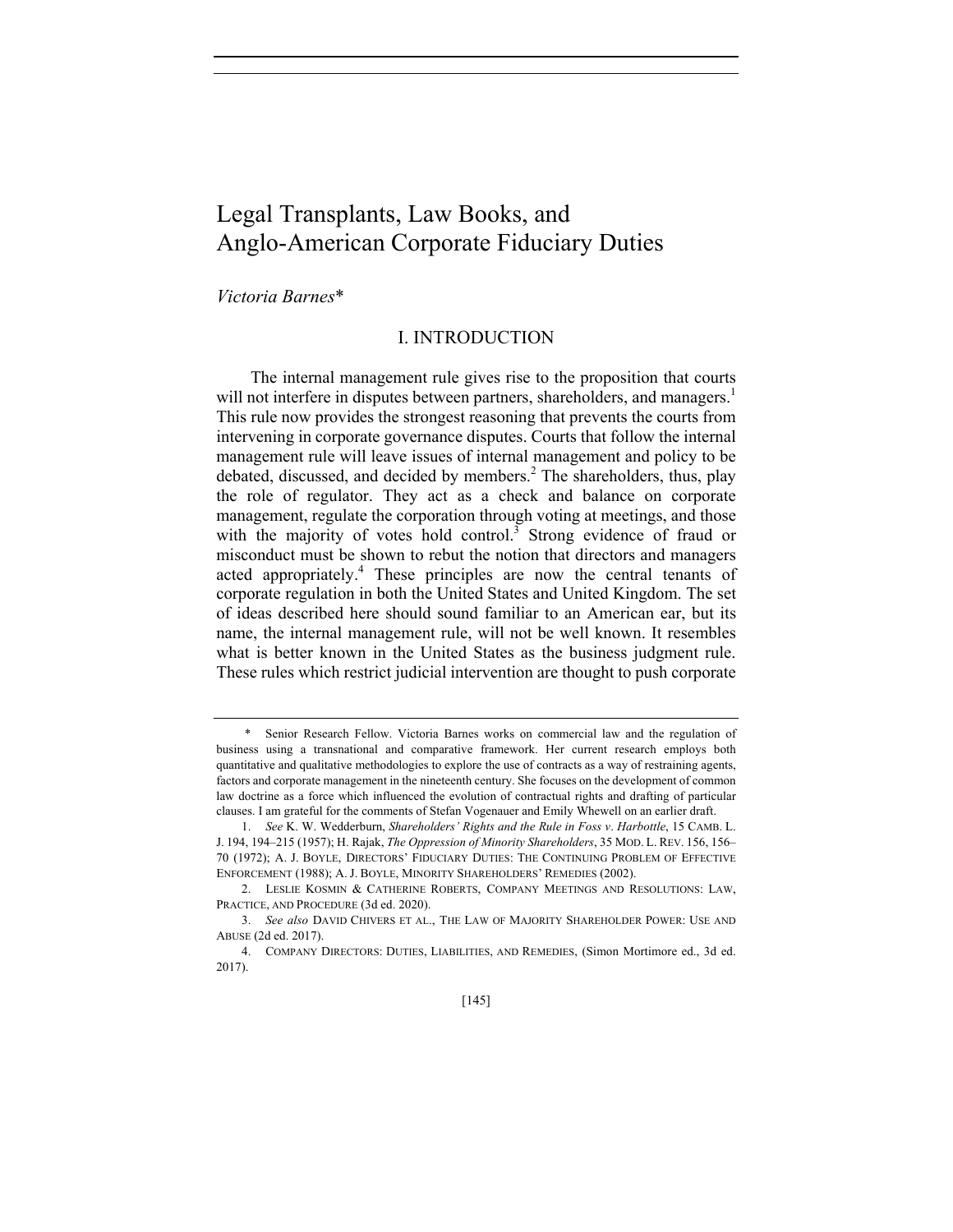146 *HASTINGS BUSINESS LAW JOURNAL* Vol. 16:2

regulation in favor of the interests of directors and managers.<sup>5</sup>

Just as the internal management rule does not exist in the United States, the business judgment rule is not a feature of English law. Both are based upon common law decisions as opposed to statutory law. As English and American common law shared the same roots, $6$  the rules about corporate fiduciary duties in the law of equity and trusts come from the English Court of Chancery. Justice Story explained in *Van Ness v. Pacard*, "[t]he common law of England is not to be taken in all respects to be that of America. Our ancestors brought it with them its general principles."7 Story was not alone in holding this view about a shared set of legal principles.<sup>8</sup> Soon after becoming Chief Justice of the Court of the King's Bench in England in 1756, Lord Mansfield claimed mercantile law was "the same all over the World."<sup>9</sup> Due to the process of British colonization, principles of English common law flowed out from the courts in London to the jurisdictions in the British Empire.

Despite the initial similarities between English and American corporate law, the two bodies of legal rules soon diverged. How, and when, did these rules in American law begin to develop differently? David Kershaw's recent monograph provides an answer. The book pushes us further in understanding how and when these legal changes occurred. Kershaw shows that the Delaware variant of the business judgment rule as we understand it today emerged in the twentieth century.<sup>10</sup> In the nineteenth century, these rules practiced by the judiciary in the states along the east coast were linked strongly to the cases of England. Kershaw traces the case law surrounding

 <sup>5.</sup> Lucian A. Bebchuk, *The Myth of the Shareholder Franchise Essay*, 93 VA. L. REV. 675, 675– 732 (2007). Several debate replies followed the publication of this article. *See* Martin Lipton & William Savitt, *The Many Myths of Lucian Bebchuk*, 93 VA. L. REV. 733, 733–58 (2007); Jonathan R. Macey, *Too Many Notes and Not Enough Votes: Lucian Bebchuk and Emperor Joseph II Kvetch about Contested Director Elections and Mozart's "Seraglio"*, 93 VA. L. REV. 759, 759–72 (2007); Lynn A. Stout, *The Mythical Benefits of Shareholder Control*, 93 VA. L. REV. 789, 789–809 (2007); John F. Olson, *Professor Bebchuk's Brave New World: A Reply to "The Myth of the Shareholder Franchise"*, 93 VA. L. REV. 773, 773–87 (2007); E. Norman Veasey, *The Stockholder Franchise Is Not a Myth: A Response to Professor Bebchuk*, 93 VA. L. REV. 811, 811–25 (2007).

 <sup>6.</sup> Mary Bilder, *English Settlement and Local Governance*, *in* THE CAMBRIDGE HISTORY OF LAW IN AMERICA 63–103 (Michael Grossberg & Christopher Tomlins eds., 2008).

<sup>7.</sup> Van Ness v. Pacard, 27 U.S. 137, 144 (1829).

<sup>8.</sup> *See also* Commonwealth v. Chapman, 54 Mass. (13 Met.) 68, 69 (1847) (C. J. Shaw); 1 JAMES KENT, COMMENTARIES ON AMERICAN LAW 473–78 (1826) (for the discussion of the "principle publications of common law" and English texts only).

<sup>9.</sup> Pelly v. Royal Exchange Assurance Co., 97 Eng. Rep. 342, 346 (1757); 1 BURR 341, 347 (1757); *see also* Lindo v. Lord Rodney 2 Doug KB 613, 619 (1782) (Lord Mansfield); 99 Eng. Rep. 385, 391; R. v. Vaughan 3 S.C.R. 691 (1991); 4 BURR 2494, 2500; 98 Eng. Rep. 308, 311 (1769).

 <sup>10.</sup> See the seminal work of DAVID KERSHAW, THE FOUNDATIONS OF ANGLO-AMERICAN CORPORATE FIDUCIARY LAW 92–5 (2018).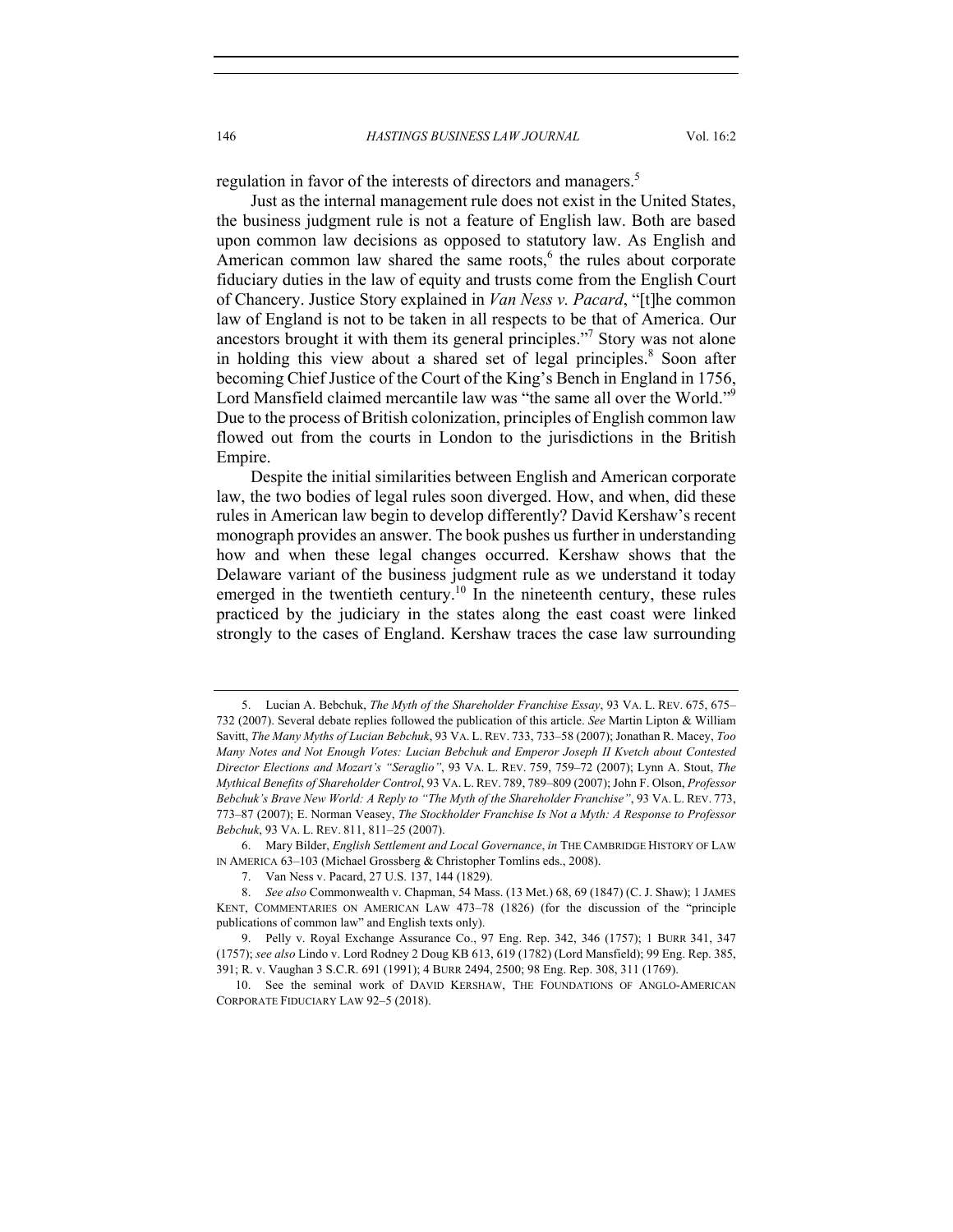fiduciary duties back to the courts of England in the early  $1700s$ .<sup>11</sup> This Article takes a different approach as it follows a development which can be seen in English law only. Lawyers in United States did not follow this shift in doctrine.

Rather than considering a legal transplant, this Article follows a legal rule that failed to transplant. Why was the internal management rule not received into American corporate law? This Article considers law books, both English and American legal treatises, as the principal agents of legal change and engines for the development of new law. The internal management rule was established as a doctrinal formula in 1860 with Lindley's treatise.<sup>12</sup> It was applied and gained judicial recognition and a firm purchase in English corporate law with the decision of *Burland v*. *Earle*. 13 While the internal management rule did not have a conceptual presence before the publication of Lindley's work, Lindley traced its origins to the case of *Carlen v. Drury* (hereinafter "*Carlen*").<sup>14</sup> The analysis undertaken here shows that Lindley's text was well received by American legal scholars, but it had little impact on the substance of American law. *Carlen* had a different meaning before 1860 and this Article's interpretation of the case had made inroads in American legal thought. This Article explains why Lindley's ideas made headway in the English system but did not travel to the United States. It further considers why his treatise did not alter the fiber of American corporate law.

Despite noting that there were differences in English and American legal thought, this Article provides evidence that indicates that the two groups were often working in similar ways with congruent themes. It demonstrates that in the nineteenth century, American and English legal scholars had a shared legal literature and common body of sources. Lawyers in America read English texts keenly. The question was not whether American lawyers were studying English law books, but from which books should ideas and legal principles be derived from. This Article shows that while lawyers in the United States kept abreast of simultaneous developments in English law, they did not take their legal rules from this contemporaneous scholarship. Two strands of legal thought emerged, and such legal change was not synchronized. Lawyers based in the United States did not see English law as having a concurrent or horizontal link with American law. Rather, this group saw themselves as practicing legal rules that were forged in the eighteenth and first part of the nineteenth century.

 <sup>11.</sup> *Id.* at 137–48.

 <sup>12.</sup> NATHANIEL LINDLEY, A TREATISE ON THE LAW OF PARTNERSHIP: INCLUDING ITS APPLICATION TO JOINT-STOCK AND OTHER COMPANIES 596 (1860).

 <sup>13.</sup> Burland v. Earle, AC 83 (1902) [hereinafter *Burland*].

 <sup>14.</sup> Carlen v. Drury, Ves & Bea., 154 (1812); 35 Eng. Rep. 61.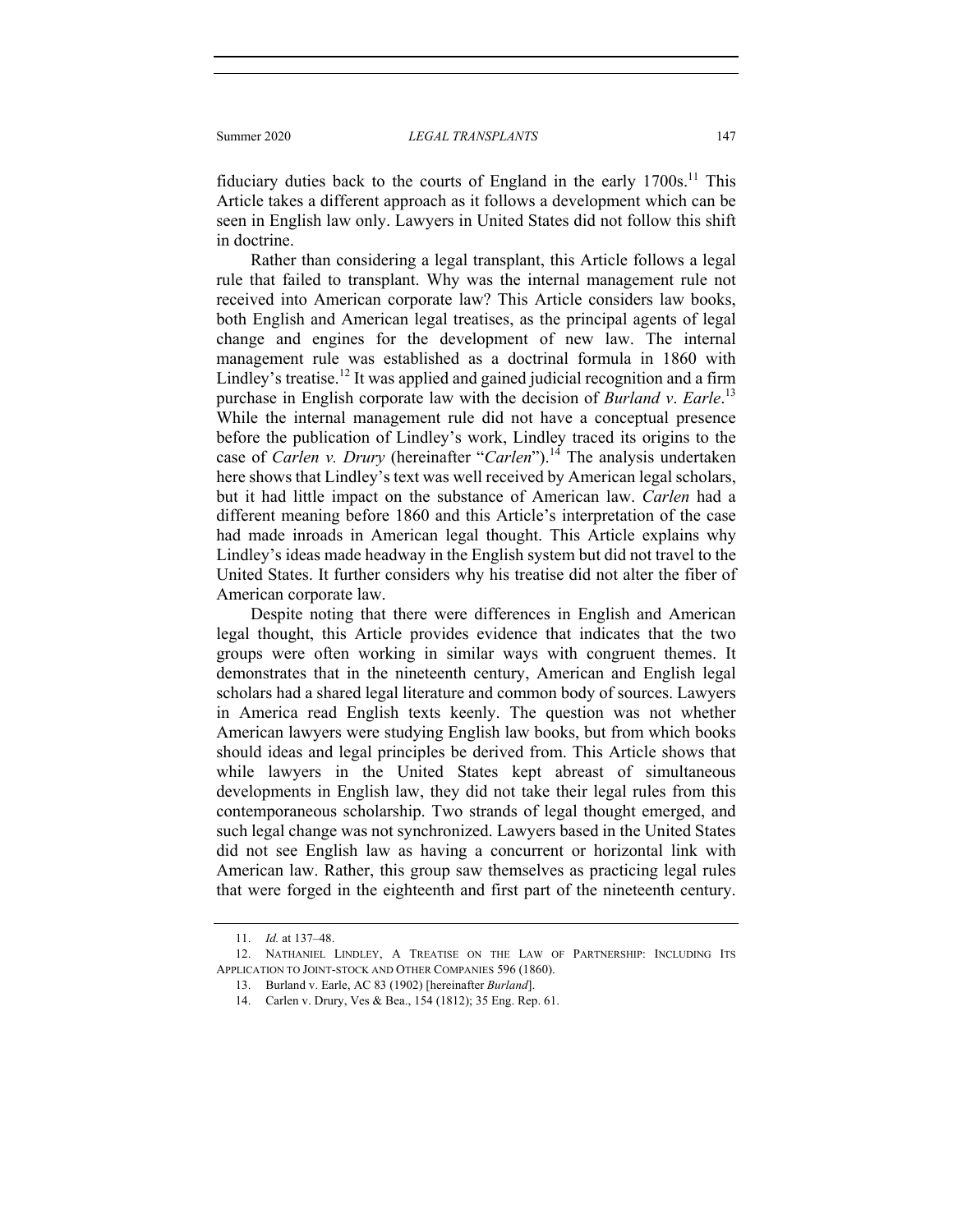148 *HASTINGS BUSINESS LAW JOURNAL* Vol. 16:2

During this period, Lord Chancellor Eldon formulated the equitable principles and fiduciary duties.<sup>15</sup> American lawyers sought to maintain continuity with the rules forged in this period and thereby developed a new set of doctrines. The legal ideas percolating in America did not follow the legal changes which had taken place in England since then.

The Article begins by discussing the landscape of English corporate law before Lindley's text was published in 1860. It pays particular attention to the first writers of corporate law books and the American editions of their work. Part II shows how Lindley's treatise revolutionized the law of fiduciary duties and created what would become known in English law as the internal management rule. Part III and IV examine the reception of Lindley's work in the United States, the extent to which it was developed for an American audience, and the way in which Americans altered, edited, and engaged with the substance. Part V discusses the rival American texts that might be read in the place of English treatises. The final section considers the competing influences on the law in action. It shows which body of legal literature—the first generation of treatise writers, Lindley's text or the American legal writers—influenced the letter of the law.

### II. ENGLISH LAW BEFORE THE INTERNAL MANAGEMENT RULE

The first sets of treatises written in the early nineteenth century acted in the same way that a law report did. These texts informed users of common law decisions and recorded the judicial reasoning laid out in such cases. Law reports and treatise writers during this period played a joint role with judges in creating legal precedent. Ben-Yishai wrote that the interplay between law reporter and judge "led to the former to believe and act as if they were taking part in the creating of law."<sup>16</sup> As the reporter interpreted the meaning of the judge's words and retold the reasoning for their verdict to a wide audience, he was as important as the judge in establishing the notion of precedent. The only qualification needed for a case to be used as precedent was that the record was written by a barrister. Nevertheless, the meanings of cases were disputed as the counsel would offer their manuscript notes as a better

 <sup>15.</sup> Lord Chancellor Eldon was the leading judge in the Court of Chancery between 1801-1806 and 1807-1827. After 1813, Eldon assisted by a Vice Chancellor. Even so, due to the duration of his appointment, Eldon had a wide impact on the law which operated in this court. *See* ROSE MELIKAN, JOHN SCOTT, & LORD ELDON, 1751-1838: THE DUTY OF LOYALTY (1999); Amir N. Licht, *Lord Eldon Redux: Information Asymmetry, Accountability and Fiduciary Loyalty*, 37 OXF. J. LEG. STUD. 770, 770–97 (2017).

 <sup>16.</sup> AYELET BEN-YISHAI, COMMON PRECEDENTS: THE PRESENTNESS OF THE PAST IN VICTORIAN LAW AND FICTION 62–3 (2013).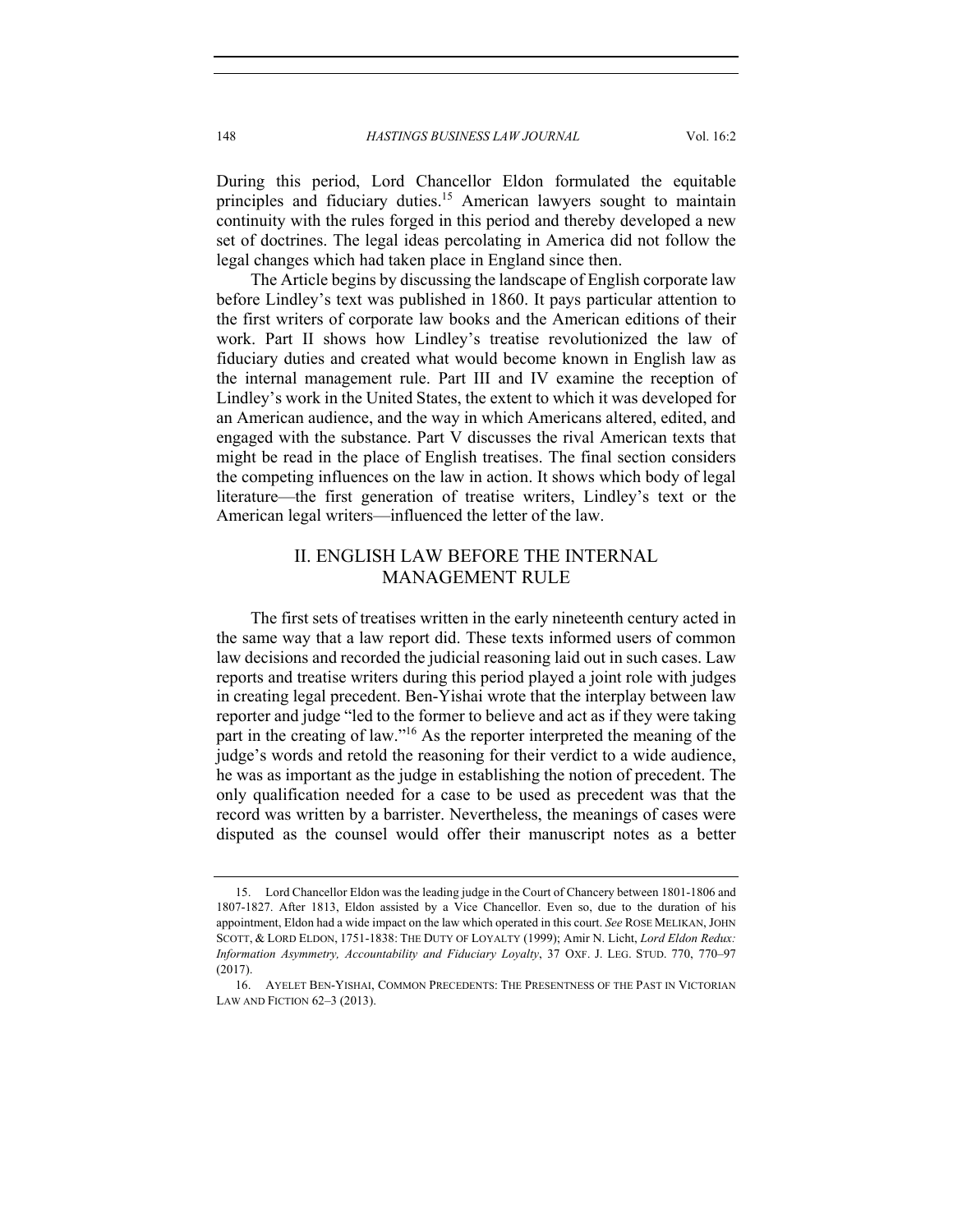Summer 2020 *LEGAL TRANSPLANTS* 149

alternative to the printed version.<sup>17</sup> However, in instances where the case was unreported, the manuscript source was a prized resource.<sup>18</sup>

Before Lindley published his treatise in 1860, it was widely believed that that courts would interfere in corporate governance disputes and even had an active role in protecting shareholders in disputes over managerial fraud and misconduct, which prevented the continued existence of the bond among members of the company. *Waters v. Taylor* ("*Waters*") was a key case where members of a theater company complained to Lord Eldon about its management.<sup>19</sup> The members asked for the manager to be removed and replaced, but Lord Eldon said he could only dissolve the company.<sup>20</sup> He followed the members' suggestion and ended the company's existence.<sup>21</sup> Lord Eldon refused to interfere in that corporate governance dispute. In this case, Lord Eldon gave the line, "[the c]ourt is not to be required on every Occasion to take the Management of every Playhouse and Brewhouse in the Kingdom."<sup>22</sup> There were a number of legal writers musing and providing explanations for why Eldon did not behave as he did in *Waters*. These cases might seem inconsistent at first glance, but there was a general and understandable principle of law at play here.

There were few texts in English on the law of partnership in the early nineteenth century. The first law book was written by Watson in 1794 before either case was heard.<sup>23</sup> Another popular law book was authored by Niel Gow. Gow was a barrister, a law reporter, and a legal scholar.<sup>24</sup> He published the *Law of Partnership* in  $1823$ <sup>25</sup> A second edition of the book was published in 1825.26 In the second edition, Gow explained that the *Carlen* case meant that "[t]hose who have the management are, it is true, answerable to the whole extent of their engagements, but even as between them and the members of the society, each individual is liable to a contribution for what they may have paid."<sup>27</sup> This particular insight did not appear in the book's first edition. Simply put, litigants had sought to allocate debts to managers,

 <sup>17.</sup> James Oldham, *Detecting Non-Fiction: Sleuthing Among Manuscript Case Reports for What was Really Said*, *in* LAW REPORTING IN BRITAIN: PROCEEDINGS OF THE ELEVENTH BRITISH LEGAL HISTORY CONFERENCE (Chantal Stebbings ed., 1995).

 <sup>18.</sup> James Oldham, *Eighteenth-Century Judges' Notes: How They Explain, Correct and Enhance the Reports*, 31 AM. J. LEG. HIST. 9–42 (1987).

 <sup>19.</sup> Waters v. Taylor 10 Ves. Jun. 13 (1808).

<sup>20.</sup> *Id*.

<sup>21.</sup> *Id*.

 <sup>22.</sup> Carlen v. Drury, Ves & Bea., 158 (1812); 35 Eng. Rep. 61.

 <sup>23.</sup> WILLIAM WATSON, A TREATISE OF THE LAW OF PARTNERSHIP (1st ed. 1794).

<sup>24.</sup> *See* NIEL GOW, REPORTS OF CASES ARGUED AND RULED AT NISI PRIUS, IN THE COURT OF COMMON PLEAS (1828).

 <sup>25.</sup> NIEL GOW, A PRACTICAL TREATISE ON THE LAW OF PARTNERSHIP (1st ed. 1823).

 <sup>26.</sup> NIEL GOW, A PRACTICAL TREATISE ON THE LAW OF PARTNERSHIP (2d ed. 1825).

<sup>27.</sup> *Id*. at 19.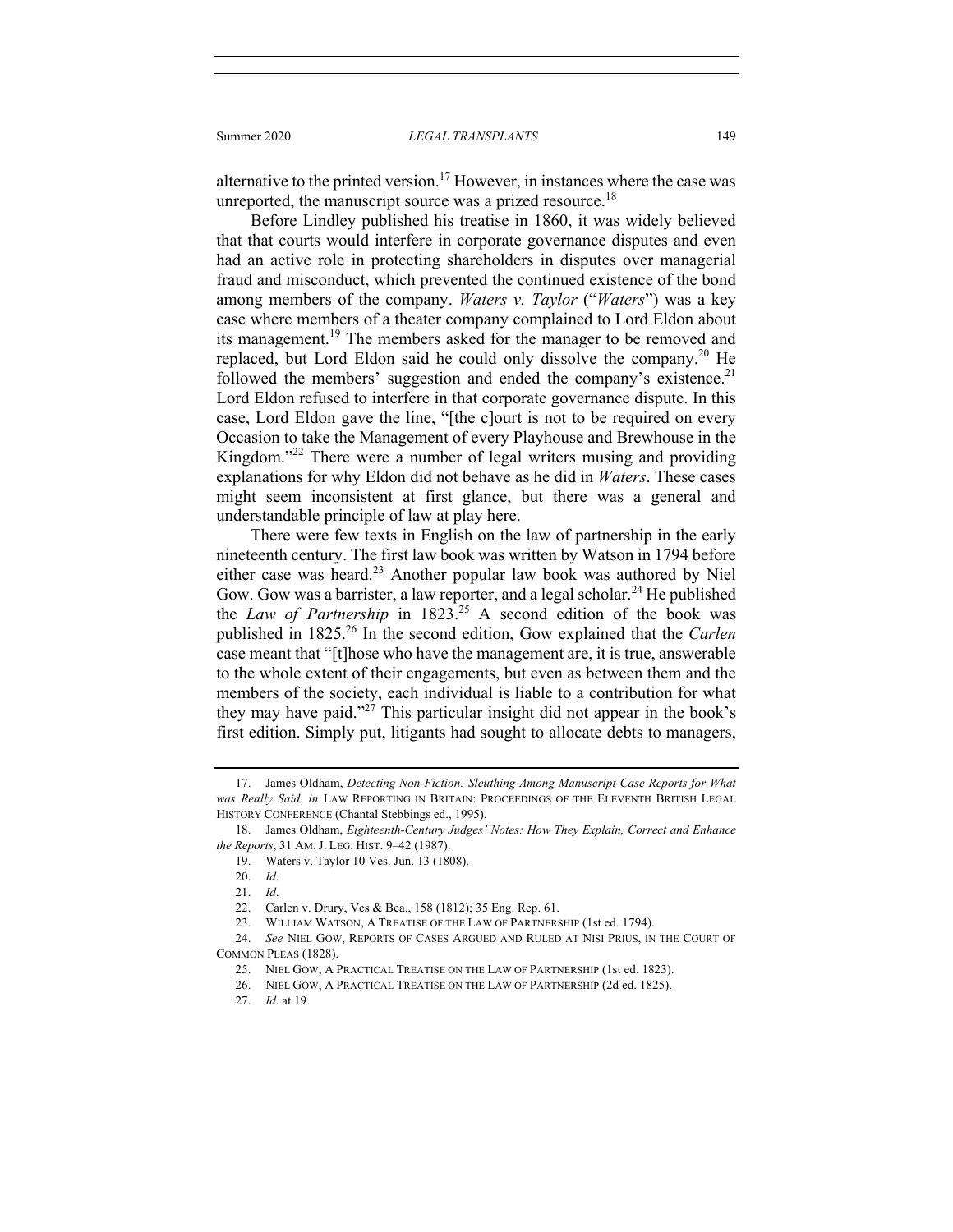but Lord Eldon would not do so. All active partners, including sleeping partners, and foolish or gullible investors, he believed, were jointly liable.<sup>28</sup> Gow also believed that this legal precedent supported the idea that "a court of equity [will not] grant an account and dissolve the partnership, until the parties have resorted to the proceedings for terminating disputes for which provision is made in the articles of partnership."<sup>29</sup> There were simple reasons for this. First, the Court of Chancery was overloaded with business and ruling in the complaining shareholders favor was not conducive to decreasing levels of litigation to make matters manageable.<sup>30</sup> The second explanation was put forward by Gow. If there had not been a vote, he stated, how did the shareholders know that all or a majority wished to dissolve the company?<sup>31</sup> In sum, Lord Eldon would interfere to dissolve partnerships, but he would not do so unless there was clear evidence that this was the only route left.

The second edition of Gow's treatise was edited, revised and expanded for an American audience by Edward Duffield Ingraham.<sup>32</sup> Ingraham was born in Philadelphia in 1793 and he sat as one of the judges in the Court of Common Pleas of Philadelphia County.<sup>33</sup> He later became a Vice Provost for the Law Academy of Philadelphia. By the mid nineteenth century, the Courts of Common Pleas and Supreme Courts in the state of Pennsylvania had a growing equitable jurisdiction.<sup>34</sup> It is particularly significant that this state had a strong equitable jurisdiction, as in English law, meaning that the doctrines of the courts of equity and common law were split. The doctrines in equity were also applied in New England in this manner.<sup>35</sup> This was also the case in Pennsylvania where, if a remedy in law existed, the doctrines in equity would not intervene.<sup>36</sup> The courts had "general and unlimited" equitable jurisdiction.<sup>37</sup> Therefore, in a formative era of American law,

<sup>28.</sup> *Id*.

 <sup>29.</sup> GOW, *supra* note 26, at 119.

 <sup>30.</sup> Victoria Barnes & James Oldham, *Carlen v Drury (1812): The Origins of the Internal Management Debate in Corporate Law*, 38 J. LEG. HIST. 1, 25 (2017).

 <sup>31.</sup> GOW, *supra* note 25, at 112.

 <sup>32.</sup> NIEL GOW, A PRACTICAL TREATISE ON THE LAW OF PARTNERSHIPS (Edward Duffield Ingraham ed., 2d ed. 1825).

 <sup>33.</sup> EDWARD DUFFIELD INGRAHAM, SINGULAR SURNAMES COLLECTED BY THE LATE EDWARD D. INGRAHAM, ESQ 4 (William Duane ed., 1873).

<sup>34.</sup> *See* FREDERICK C. BRIGHTLY, A TREATISE ON THE EQUITABLE JURISDICTION OF THE COURTS OF PENNSYLVANIA: WITH NOTES OF PLEADING AND PRACTICE IN EQUITY AND AN APPENDIX OF PRACTICAL FORMS (1855).

 <sup>35.</sup> GEORGE TUCKER BISPHAM, THE LAW OF CONTRACTS IN REM: AN ADDRESS DELIVERED BEFORE THE LAW ACADEMY OF PHILADELPHIA 38 (1874).

 <sup>36.</sup> THOMAS ISAAC WHARTON, A DIGEST OF THE REPORTED CASES ADJUDGED IN THE SEVERAL COURTS HELD IN PENNSYLVANIA: TOGETHER WITH SOME MANUSCRIPT CASES 489 (4th ed. 1843); Andrews v. Solomon, 1 F.Cas. 899 (1816).

 <sup>37.</sup> Commonwealth v. Bank of Pennsylvania, 1842 WL 4682 (1842); JOHN PURDON & FREDERICK CHARLES BRIGHTLY, A DIGEST OF THE LAWS OF PENNSYLVANIA, FROM THE YEAR ONE THOUSAND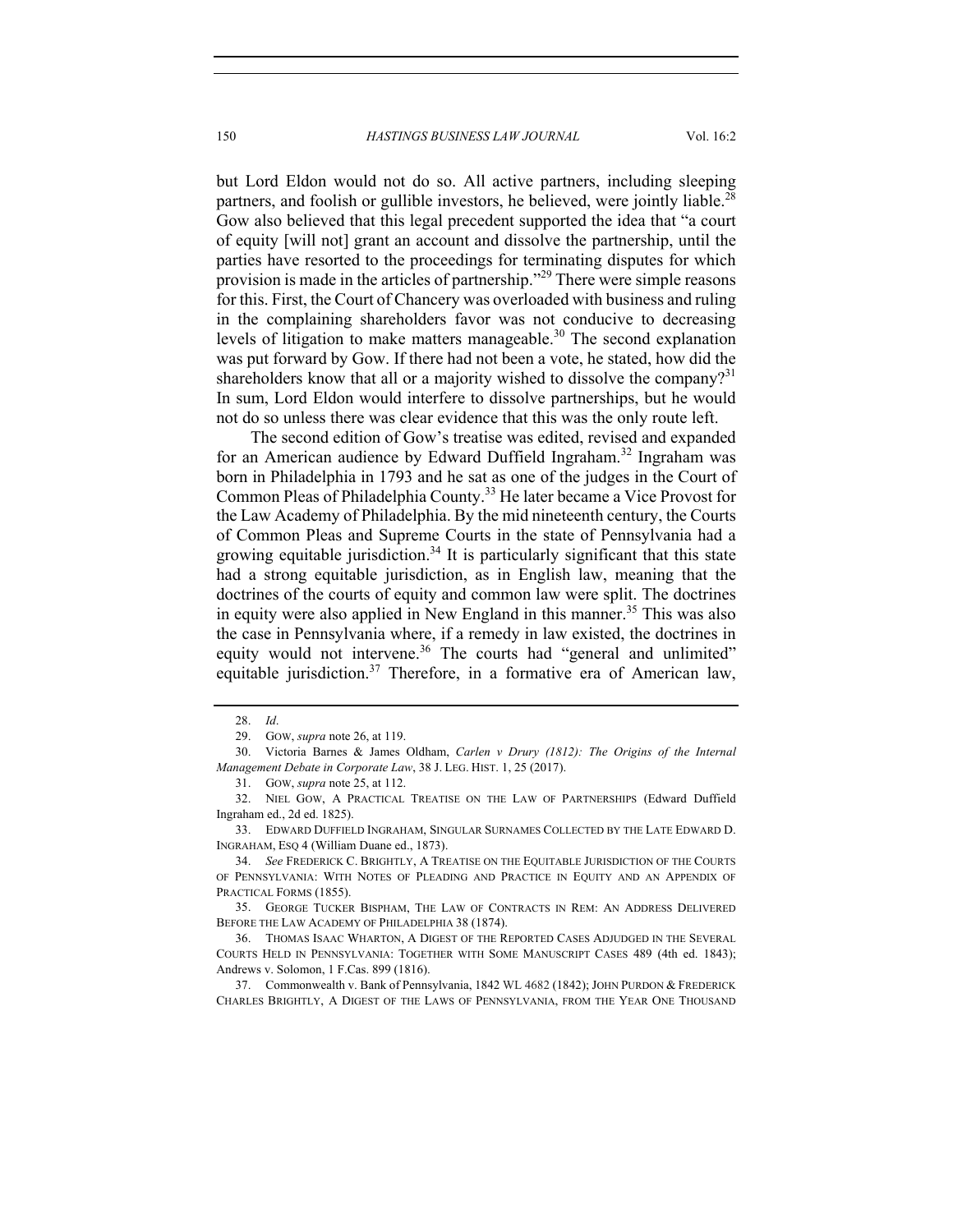Summer 2020 *LEGAL TRANSPLANTS* 151

lawyers looked to English company law for instructions and debated issues in the courts of equity in England, namely, the Court of Chancery or Exchequer. This particular body of law was used predominately in cases which dealt with business organizations.

Story's *Commentary's on the Law of Partnership* was published in 1841. In the preface to his text, Story wrote that "after all, the Law of Partnership owes its present comparative perfection and comprehensive character and enlightened liberality mainly to the learned labors of the English Bar and Bench."38 He did not cite *Carlen*. Instead, Story cited Gow's text and included the section in the footnotes which explained these points in their entirety.39 It was clear at this stage that Story had read considerable amounts of English legal literature and directed his readers to do so as well. If readers felt that Story's excerpts of Gow's text were interesting enough to warrant further examination, they could pick up the American editions of Gow's work, which were edited by Ingraham. The following section turns to examine the legal changes created by Lindley's treatise.

### III. LINDLEY AND THE INTERNAL MANAGEMENT RULE

In *A Treatise on the Law of Partnership*, Lindley expanded the heading and wrote "on the rule that the court will not interfere in matters of internal regulation."<sup>40</sup> Lindley explained that courts should reject pleas from shareholders because "it is no part of the duty of the court to settle all partnership squabbles."41 The implication of this statement is that corporate governance disputes were of a minor or trivial nature and courts should be left to tackle more important matters. To provide evidence for such a rule, Lindley included the printed reports of *Carlen*, <sup>42</sup> *Foss v. Harbottle* ("*Foss*"),43 and *Mozley v. Alston* ("*Mozley")*, either in part or full.44 He made little in the way of changes from the original printed report and merely shortened the text. The facts and outcomes of the cases were, in Lindley's treatise, described in a number of sentences, with each case having around a

SEVEN HUNDRED TO THE TWENTY-FIRST DAY OF MAY, ONE THOUSAND EIGHT HUNDRED AND SIXTY-ONE 400 (9th ed. 1862).

 <sup>38.</sup> JOSEPH STORY, COMMENTARIES ON THE LAW OF PARTNERSHIP: AS A BRANCH OF COMMERCIAL AND MARITIME JURISPRUDENCE, WITH OCCASIONAL ILLUSTRATIONS FROM THE CIVIL AND FOREIGN LAW vii (1st ed. 1841).

<sup>39.</sup> *Id*. at 334–38.

 <sup>40.</sup> LINDLEY, *supra* note 12, at 596.

<sup>41.</sup> *Id*. at 596.

 <sup>42.</sup> Carlen v. Drury, Ves & Bea., 154 (1812); 35 Eng. Rep. 61.

 <sup>43.</sup> Mozley v. Alston, 1 Ph 790 (1847); 41 Eng. Rep. 833.

 <sup>44.</sup> Foss v. Harbottle, 67 Eng. Rep. 189 (1843).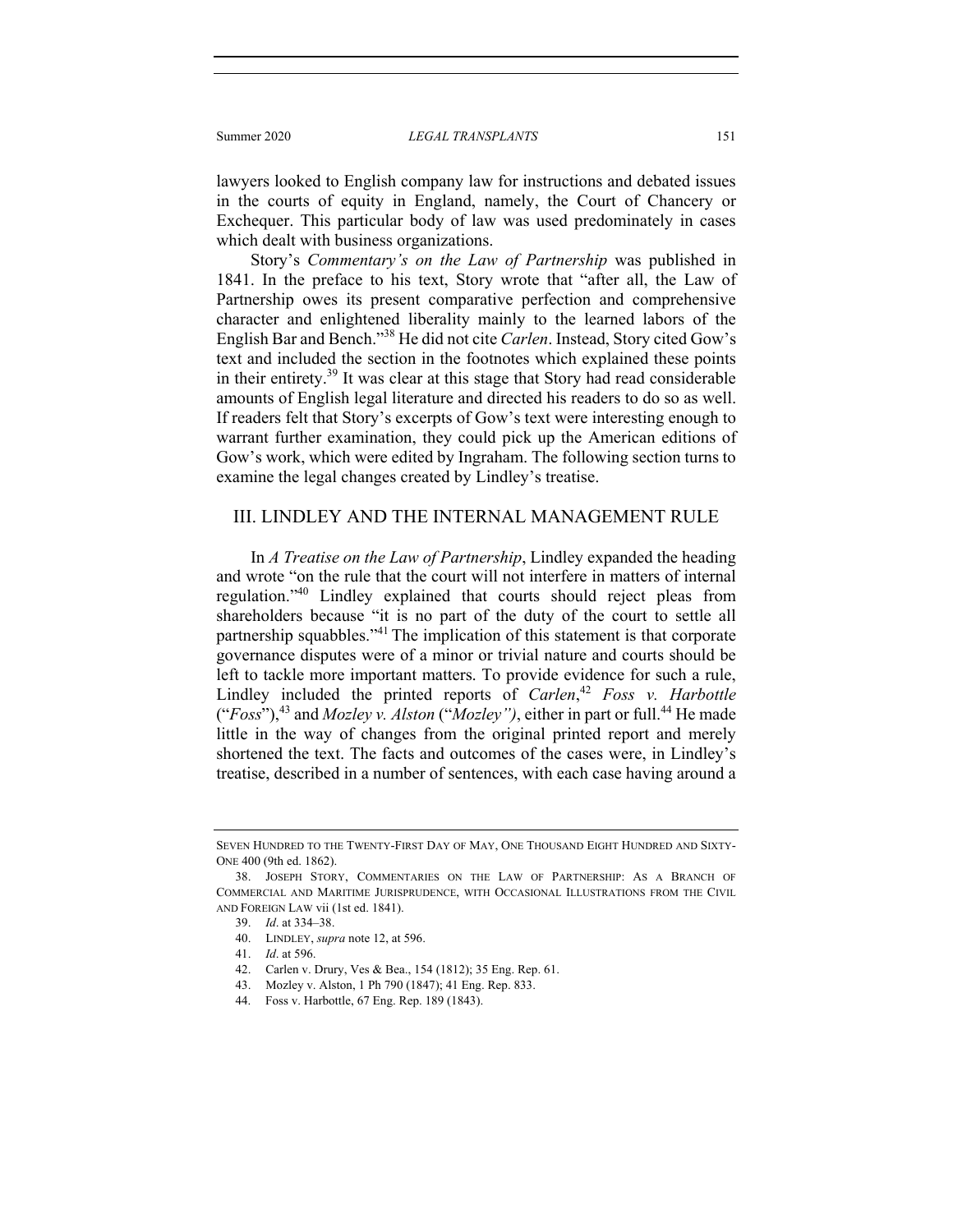paragraph of description.<sup>45</sup> With this detail, Lindley fleshed out his ideas but did not have enough detail to place the cases within the context of the wider legal principles that originally surrounded them. The cases appeared as standalone and related cases which Lindley himself linked together.<sup>46</sup> He thus relied heavily upon the original reporters for their accuracy and reliability. Before each case appeared in the text, Lindley wrote a preface where he introduced the principles. $47$  The cases were, therefore, used to support the general proposition that courts dismissed shareholder complaints.

Lindley wrote his treatise with an ambition to reorder company law. In his memoirs, he explained that he saw an opening for a new treatise in company law. The "existing works," he believed, written "by Montagu, Gow, Collyer and Wordsworth," could "be improved."48 Lindley considered that these texts lacked a discussion of legal principles, scientific study, and systematic order. He noted that when reading English legal texts, "a student is only too likely to be bewildered by the acquisition of particular facts which he is wholly unable to systematise."<sup>49</sup> In his translation of Thibaut's work, Lindley said that law was founded on two parts: a general part which concerned "great leading ideas" and a special part where each law is separately examined.<sup>50</sup> When Lindley wrote his treatise on company law, he emulated this two-part model, which explains why each subsection had an introductory text which described the theory, principle, and rule before the case law.

In creating a new vision of corporate law that comprised of a set of general principles, Lindley gave new explanations of the law by altering it. These modifications were a conscious decision rather than an oversight or mistake. The case law demonstrates that courts were willing to interfere in corporate governance disputes.<sup>51</sup> Indeed, there were also cases which plainly contradicted Lindley's statement of the law, such as *Waters* and *Carlen*. In *Waters*, Lord Eldon dissolved the company at the shareholders' request, but in *Carlen*, he declined to do so. Regarding *Waters*, Lindley wrote that "[a]s was said by Lord Eldon, the Court will not . . . take upon itself the management of every trade in the Kingdom", unless there was a request "for

 <sup>45.</sup> LINDLEY, *supra* note 12, at 596–600.

<sup>46.</sup> *Id*.

<sup>47.</sup> *Id.* at 596.

 <sup>48.</sup> Middle Temple Archive, Lord Lindley memoirs, GD.42.

 <sup>49.</sup> NATHANIEL LINDLEY, AN INTRODUCTION TO THE STUDY OF JURISPRUDENCE, BEING A TRANSLATION OF THE GENERAL PART OF THIBAUT'S SYSTEM DES PANDEKTEN RECHTS iv (William Maxwell ed., 1855).

<sup>50.</sup> *Id.* at 2.

 <sup>51.</sup> Victoria Barnes, *Judicial Intervention in Early Corporate Governance Disputes: Vice-Chancellor Shadwell's Lost Judgment in Mozley v Alston (1847)*, 58 AM. J. LEG. HIST. 394–413 (2018).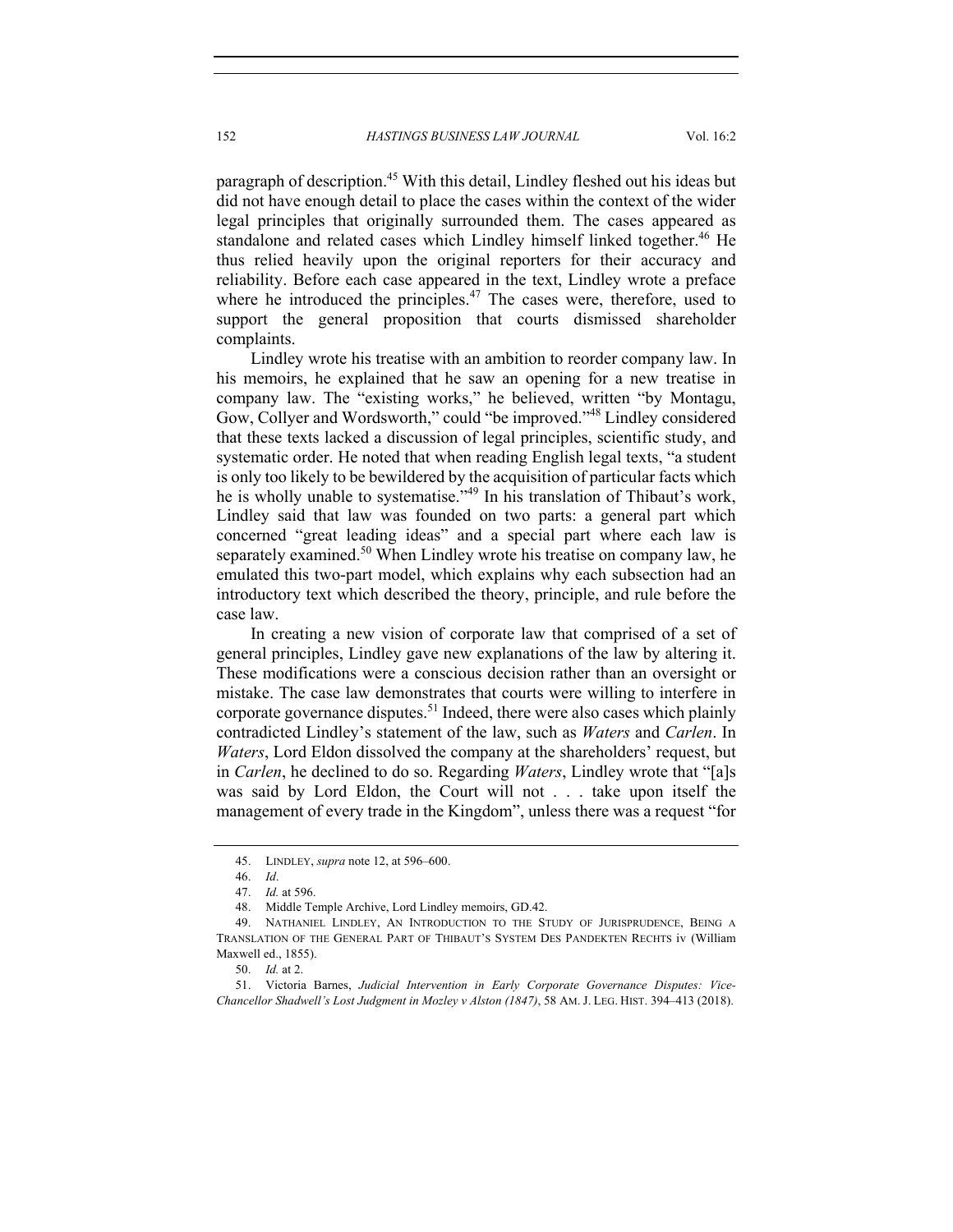dissolution."52 Yet, the first part of this quote was taken from *Carlen,* the case Lindley cited as a precedent for the proposition that courts would not interfere with dissolution decisions.<sup>53</sup> The quote closely resembles Lord Eldon's line that the "[c]ourt is not to be required on every Occasion to take the Management of every Playhouse and Brewhouse in the Kingdom."<sup>54</sup>

In Lindley's section called "the internal management rule," he portrayed a one-sided view of the case law. He chose not to give voice to the instances where the court intervened and responded positively to requests for judicial interference. In *Carlen*, the case from which this misattributed line originates, Eldon also stated that a court has a positive obligation to interfere. Lord Eldon considered that "[h]ere, however, I observe that there is a Principle of a Court of Equity paramount [in] these Agreements, in respect of which this Court will interfere; but not in the first Instance."55 Eldon decided that in *Carlen*, he "will not interfere, before the Parties have tried that Jurisdiction, which the Articles have themselves provided."56 The differences between the case itself and Lindley's interpretation of the rules are substantial. Particularly, Gow did not share Lindley's view and proffered a nuanced version with more uncertainty.<sup>57</sup> By focusing exclusively on Eldon's unwillingness to intervene to enforce fiduciary duties, Lindley created a line of legal reasoning that did not exist. The areas where the court would interfere, such as to allow a dissolution of the partnership, were relegated by a separate section.<sup>58</sup> This chapter in his treatise was removed from the discussions of the internal management rule, fiduciary duties, and other related doctrines.<sup>59</sup> It was headed with the name: "Of the rule not to interfere except with a view to Dissolve the Partnership."60 This chapter was merely a note. The discussion was a short paragraph, while the section on the internal management rule was a labored point lasting five pages.

By reducing the mention of legal authorities, such as *Waters*, and moving instances of positive intervention and to a different section in another book, Lindley ensured that his interpretation of the state of the law was clear. In total, *Waters* was cited eight times, but not in the section on dissolution where this case would logically sit.<sup>61</sup> Lindley also refused to acknowledge the arguments of earlier treatise writers who contradicted his interpretation

 <sup>52.</sup> LINDLEY, *supra* note 12, at 664.

<sup>53.</sup> *Id*.

 <sup>54.</sup> Carlen v. Drury, Ves & Bea., 158 (1812); 35 Eng. Rep. 61.

<sup>55.</sup> *Id*.

<sup>56.</sup> *Id*.

 <sup>57.</sup> GOW, *supra* note 26, at 19.

 <sup>58.</sup> LINDLEY, *supra* note 12, at Book 1, Ch. 8.

<sup>59.</sup> *Id*.

<sup>60.</sup> *Id*. at 595.

<sup>61.</sup> *Id*. at 191, 193, 477, 568, 596, 597, 660, and 671.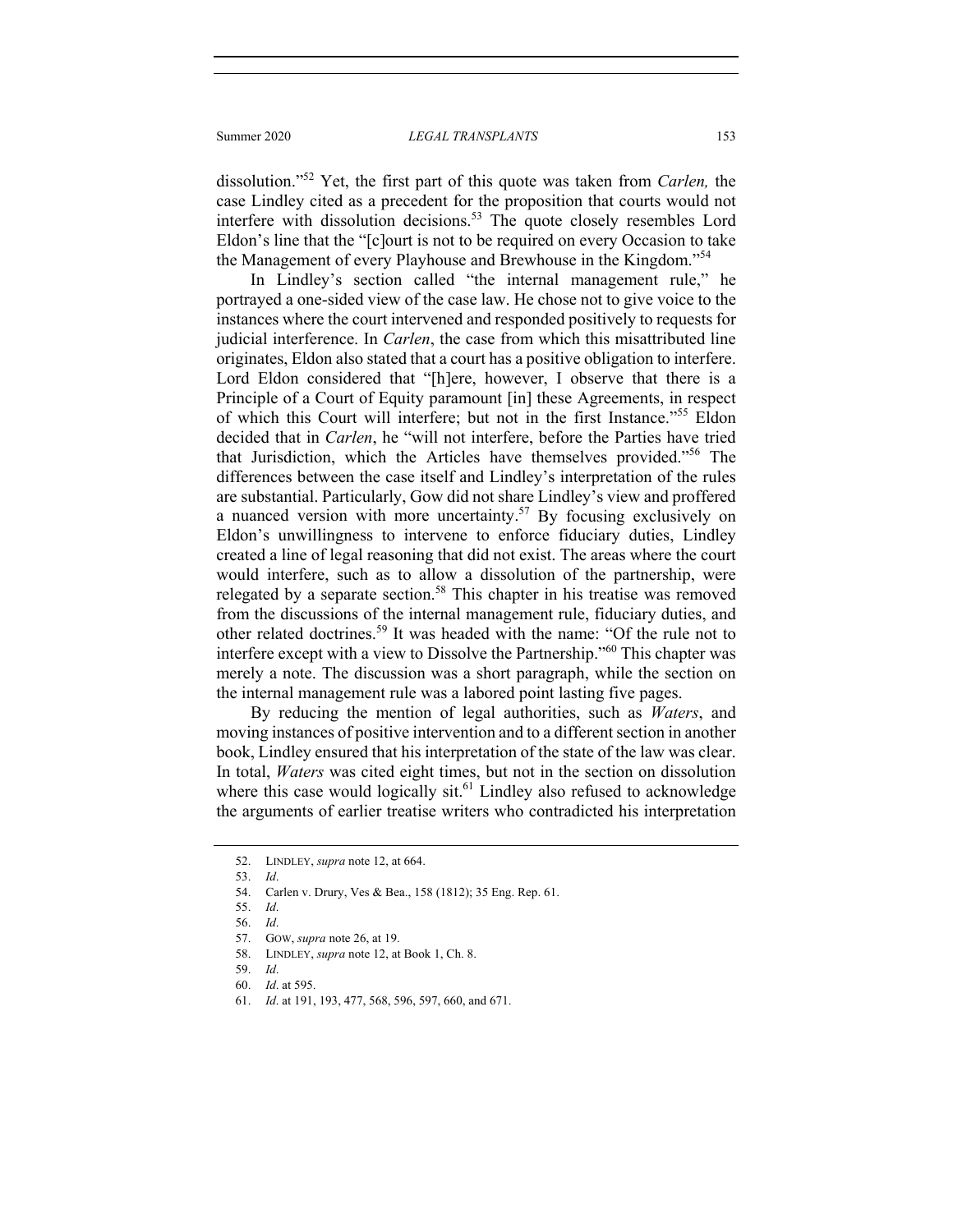of the law.<sup>62</sup> However, Lindley accurately summarized that there were several contradictory approaches which a court might follow.<sup>63</sup> Yet, with a one-sided examination of when courts did not interfere, Lindley suggested that his legal argument was stronger—and the way he wrote made it appear as if this was indeed the case. A few caveats were added to refine Lindley's general rule that courts would not interfere in corporate governance disputes. For example, a court, Lindley believed, would intervene in incidents of fraud.<sup>64</sup> However, as the printed reports of cases that Lindley included has shown, such evidence of fraud would have to be very strong.<sup>65</sup> The next section turns to explore the reception of Lindley's treatise in the United States.

#### IV. LINDLEY'S TREATISE IN THE UNITED STATES

Lindley and his treatise gained recognition around the world. An American review wrote that "as soon as [his work] was published, [it] assumed almost instantly the position of a standard authority."66 This is perhaps an overstatement. It certainly gained greater traction—more recognition, more reviews, and more edited editions—after Lindley made the transition from barrister to judge.<sup>67</sup> Indeed, this particular review was written in 1888 when Lindley held a judicial appointment in the Court of Appeal. It is worth noting that Lindley's text was not picked up by American lawyers for editing until its fifth edition, which was published in 1888. Lindley was, at this point, a judge in the Court of Appeal. In 1890, he would become the senior Lord Justice in the Court of Appeal and in 1900, a Law Lord.<sup>68</sup> David Sugarman, encapsulated the idea of judicial deference

 <sup>62.</sup> LINDLEY, *supra* note 12, at Book 1, Ch. 8.

 <sup>63.</sup> *Id*.

<sup>64.</sup> *Id*. at 781–93.

 <sup>65.</sup> Some have argued that company fraud was rife, and debated whether this legal threshold was too high. *See* Timothy L. Alborn, *The Moral of the Failed Bank: Professional Plots in the Victorian Money Market*, 38 VIC. STUD. 199, 199–226 (1995); GEOFFREY RUSSELL SEARLE, MORALITY AND THE MARKET IN VICTORIAN BRITAIN (1998); GEORGE ROBB, WHITE-COLLAR CRIME IN MODERN ENGLAND: FINANCIAL FRAUD AND BUSINESS MORALITY, 1845-1929 (2002); PAUL JOHNSON, MAKING THE MARKET: VICTORIAN ORIGINS OF CORPORATE CAPITALISM (2010); JAMES TAYLOR, BOARDROOM SCANDAL: THE CRIMINALIZATION OF COMPANY FRAUD IN NINETEENTH-CENTURY BRITAIN (2013); SARAH WILSON, THE ORIGINS OF MODERN FINANCIAL CRIME: HISTORICAL FOUNDATIONS AND CURRENT PROBLEMS IN BRITAIN (2014).

 <sup>66.</sup> Anon., *Book Reviews*, 2 COLUM. L. TIMES 87, 87–88 (1888).

 <sup>67.</sup> *See* Gareth H. Jones & Vivienne Jones, *Lindley, Nathaniel, Baron Lindley (1828–1921)*, OXFORD DICT. OF NAT'L BIOGRAPHY (2006), http://dx.doi.org/10.1093/ref:odnb/34535.

 <sup>68.</sup> Waddams has noted that the jurist database shows that judicial references to the works of Lindley and other judges all increased in frequency after those authors had been appointed to the bench. Given that judges were disinclined to cite treatises, as they were not legal authorities, translated or edited editions might be a better measure of the success of a treatise. Sales figures are rarely available. Stephen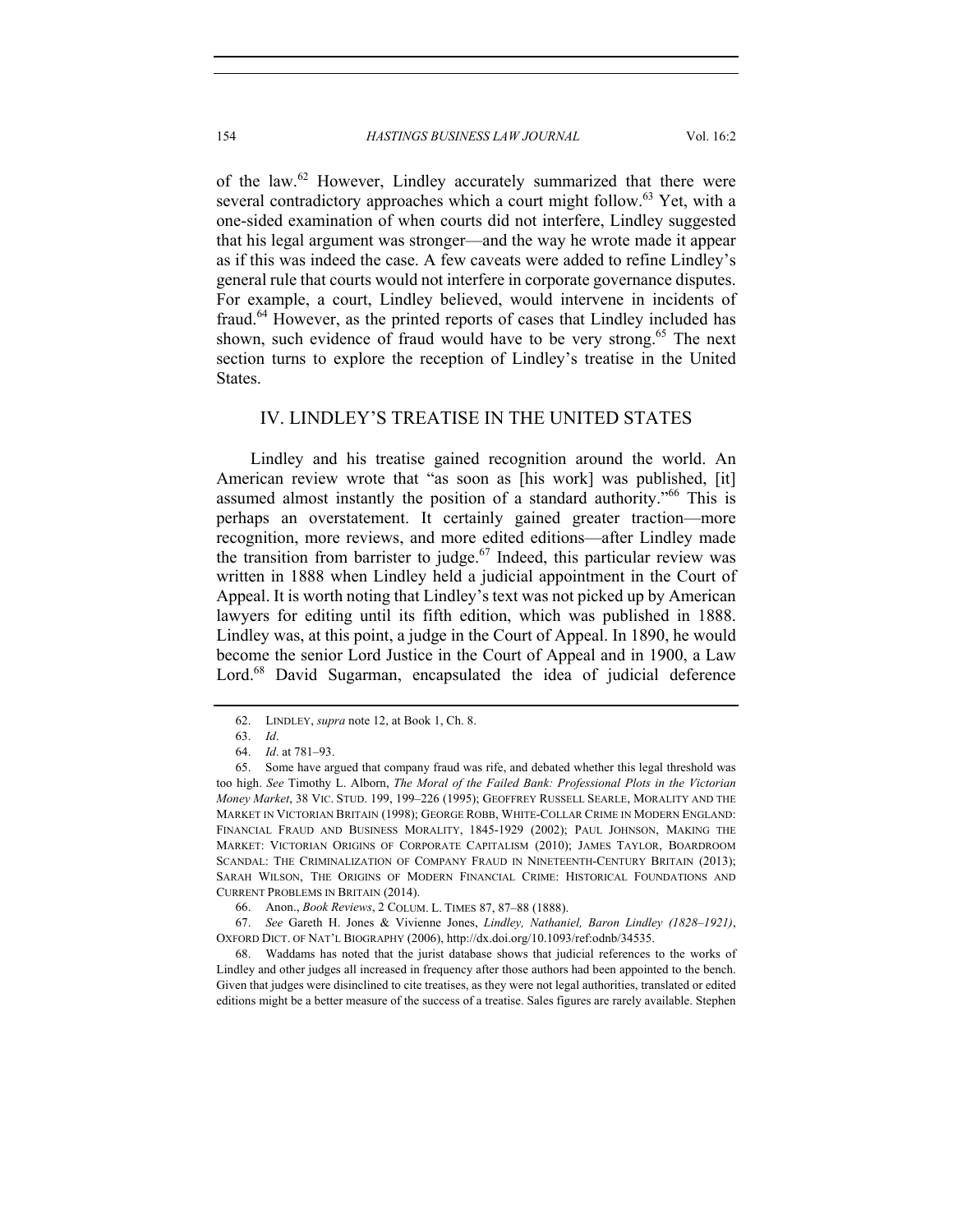effectively, when he said that "[d]espite the variety of producers and consumers of legal discourse, it is what the judges say and the supposed need of the legal profession as narrowly defined that have had the greatest magnetic pull over the nature and form of legal education and scholarship."<sup>69</sup> The success of Lindley's treatise was, in part, due to Lindley's personal successes, such as being a barrister of Middle Temple and later a judge in a particular court.<sup>70</sup> Advertisements for law books commonly noted the author's professional status and those for Lindley's treatise did not neglect to detail his judicial position.

In the United States as well as England, legal writers did not believe that treatises would be considered legal authority and a source that the court would readily cite.<sup>71</sup> They were considered to be law books and academic texts, a guide for students and legal professionals that gave insight into a field of law rather than law itself.<sup>72</sup> Journals and newspapers were used for information, but were not traditionally considered good sources of law.<sup>73</sup> No correspondence from Lindley to academic writers in the United States exists. His memoir lists all the places he visited and the United States was not listed.<sup>74</sup> Lindley did not appear to have personal links to those in this jurisdiction. Even without, it appears, direct contact with those in America, Lindley's work was able to move across the Atlantic and be picked up in the United States. The treatise transferred to the United States because it resonated with a general dissatisfaction with legal literature there.

An article published in 1844 in the American publication the *Law Students' Magazine* echoed Lindley's criticism of the state of English legal literature.<sup>75</sup> Without a fully developed body of scholarship of their own, lawyers in the United States looked across the Atlantic to English works for inspiration. The article argued that English treatises, like digests, were

 71. See the debate between treatise writer, Theophilus Parsons, and the anonymous writer of *On the Nature of Authority in the Law Note*, 2 WEST. JURIST 197, 197–214 (1868).

 72. William Twining et al., *The Role of Academics in the Legal System*, *in* THE OXFORD HANDBOOK OF LEGAL STUDIES (Mark Tushnet & Peter Cane eds., 2005); Alexandra Braun, *Burying the Living? The Citation of Legal Writings in English Courts*, 58 AM. J. COMP. LAW 27–52 (2010).

 73. Stefan Vogenauer, *Law Journals in Nineteenth-Century England*, 12 EDINB. LAW REV. 26–50 (2008); James Oldham, *The Law of Negligence as Reported in* The Times*, 1785-1820*, 36 LAW HIST. REV. 383–419 (2018).

75. Anon., *The Principles of the Law*, 1 LAW STUD. MAG. 182, 182–3 (1844).

Waddams, *The Authority of Treatises in English Law (1800-1936)*, *in* LAW AND AUTHORITY IN BRITISH LEGAL HISTORY, 1200-1900, 283 (Mark Godfrey ed., 2016).

 <sup>69.</sup> David Sugarman, *Legal Theory, the Common Law Mind and the Making of the Textbook Tradition*, *in* LEGAL THEORY AND COMMON LAW, 27 (William Twining ed., 1986).

<sup>70.</sup> *See, e*.*g*., the advert for the third edition of Lindley's treatise in JOHN WESTLAKE, A TREATISE ON PRIVATE INTERNATIONAL LAW: OR THE CONFLICT OF LAWS, WITH PRINCIPAL REFERENCE TO ITS PRACTICE IN THE ENGLISH AND OTHER COGNATE SYSTEMS OF JURISPRUDENCE 410 (1858); SIR PETER BENSON MAXWELL, ON THE INTERPRETATION OF STATUTES 460 (1875).

 <sup>74.</sup> Middle Temple Archive, Lord Lindley memoirs, GD.42.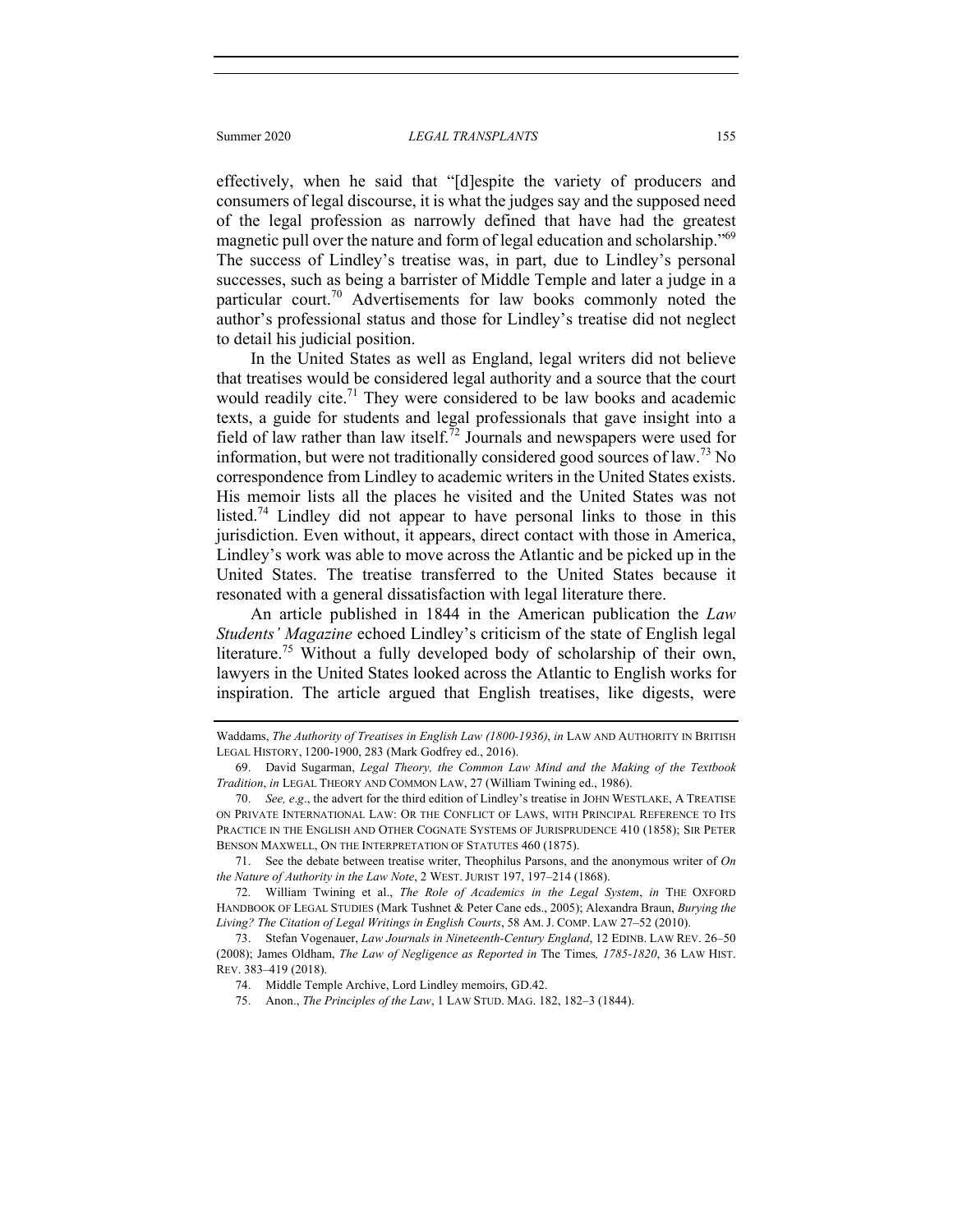156 *HASTINGS BUSINESS LAW JOURNAL* Vol. 16:2

"destitute of principles, being for the most part made up of a collection of marginal notes," commenting that "even the lawyers of the United States, who at one time looked upon an English Law Book as the *ne plus ultra* of a learned treatise . . . prefer those by their own more scientific writers."<sup>76</sup> It added that those in Continental Europe would look upon English lawyers as "transcribers."<sup>77</sup> The English treatises, which aimed to inform readers about the many important cases forgotten in the printed reports, had lost their value. Accordingly, the ideas contained within Lindley's treatise spread and took root largely due to the mechanisms and style through which he conveyed his arguments.

By the late nineteenth century in England and the United States, the process of legal research had become more cumbersome and time consuming. While American lawyers had searched high and low for useable cases fifty years earlier, an explosion had taken place in the numbers of law reporters since.<sup>78</sup> With higher volumes of case law, readers needed to be able to navigate through cases quickly, efficiently, and without confusion. The wider body of printed case law meant that legal research had become an unhappy exercise in sifting through large bodies of material. In 1888, Justice Samuel Miller reminded University of Pennsylvania law students that "[m]ost of these modern treatises, as they profess to call themselves, are but digests of the decisions of the courts."79 While "professing to be classified and arranged in reference to certain principles discussed in the book," Miller thought that they were in truth "ill-considered extracts from the decisions of the courts."80 Lawyers did not wish to wade through digests or swathes of raw material to find the meaning of a case.

Lindley's treatise was considered to be part of this shift towards a discussion of general principles, a scientific method, and more efficient style of research. These trends were also establishing themselves in American legal literature. The Virginia State Bar Association, in an 1893 report, called upon writers to improve the literature by stating that "[w]e may well be thankful when text-books cease to be digests and become treatises, citing a

<sup>76.</sup> *Id*. [emphasis in original].

<sup>77.</sup> *Id*.

 <sup>78.</sup> *See* WILLIAM THOMAS SHAVE DANIEL, THE HISTORY AND ORIGIN OF THE LAW REPORTS 8 (1969); JOHN WILLIAM WALLACE & FRANKLIN FISKE HEARD, THE REPORTERS: ARRANGED AND CHARACTERIZED WITH INCIDENTAL REMARKS 584–85 (1882). For a discussion of reporting in the earlier period, see Michael Macnair, *The Nature and Function of Early Chancery Reports*, *in* LAW REPORTING IN BRITAIN: PROCEEDINGS OF THE ELEVENTH BRITISH LEGAL HISTORY CONFERENCE (Chantal Stebbings ed., 1995).

 <sup>79.</sup> Samuel F. Miller, *The Use and Value of Authorities Note*, 23 AM. LAW REV. 165, 165–66 (1889).

<sup>80.</sup> *Id*.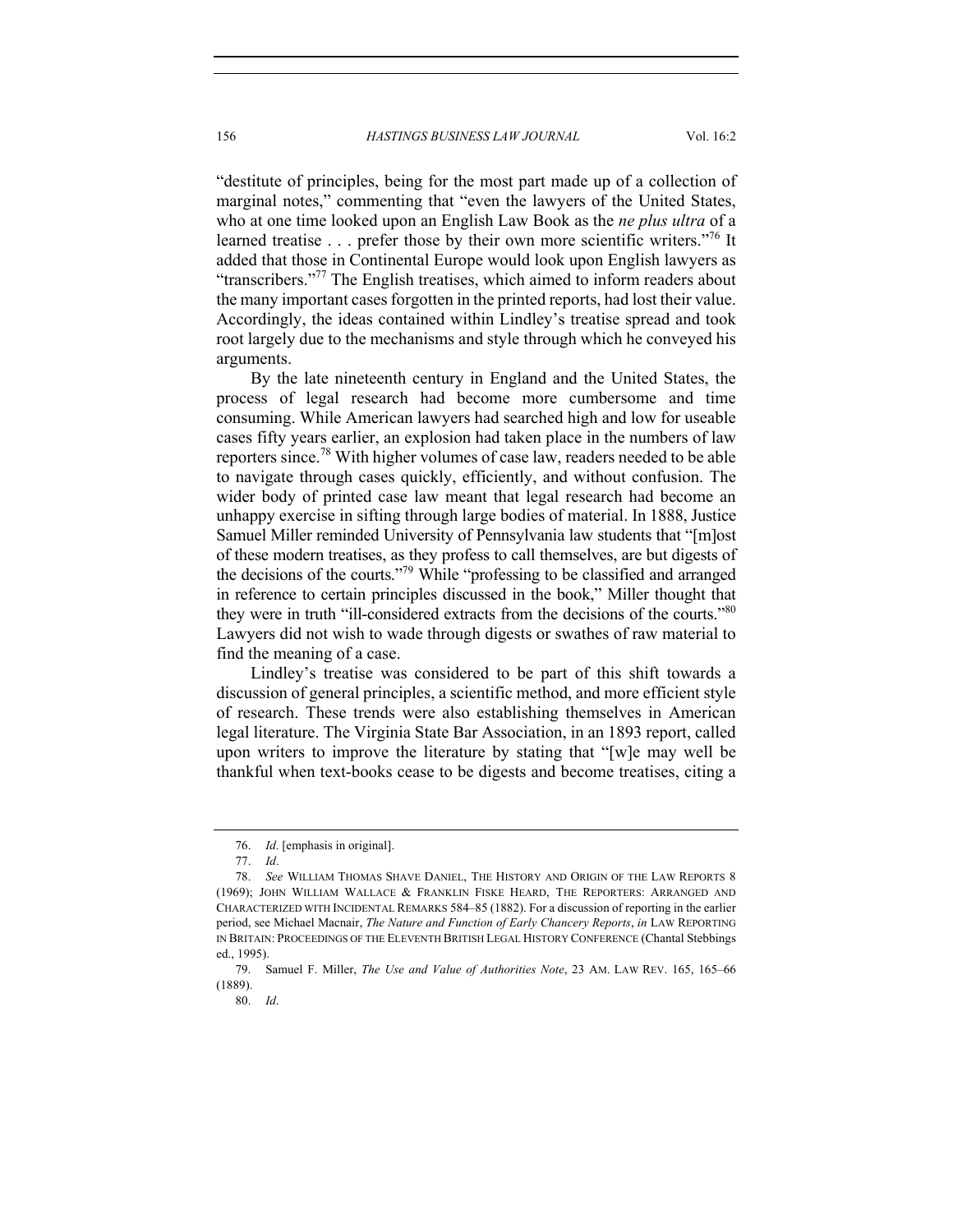few leading cases, instead of a mass of contradictory decisions."81 Those at the meeting voted in favor of this as a resolution.82 Those in the *American Law Review*, who noticed the report, responded in a humorous manner. Their reply read:

With due respect to the learned cavilers who signed this report and to the learned body which adopted it, we submit that it will not bear any analysis at all. To the question, "What shall we do with the deluge of books?" we simply answer, do nothing. If you don't want the reports, let them alone. They will not crawl into your offices and climb upon yourselves like mice, unless you render them some assistance to get there. Publishers print these books and sell them in order to make money . . . if the lawyers did not buy them the publishers would not print them.<sup>83</sup>

The debate about how to manage the growing levels of legal literature and conduct research efficiently continued.

Changes took place in legal education as well. Christopher Langdell took over the teaching of business law and equity and trusts in Harvard in 1870.<sup>84</sup> Langdell pioneered the case method in his teachings. $85$  He used primary sources rather than treatises or textbooks.<sup>86</sup> Textbooks were "thrown aside, and the young disciple of Blackstone" was "plunged into the midst of legal cases to dig for himself," one observer remarked.87 Langdell published *Cases on the Law of Contracts* in 1871.<sup>88</sup> Langdell, like Lindley, also saw the study of law as a science.89 As Richard Danner, a specialist in the diffusion of legal information, has pointed out, some contemporaries lamented Langdell's efforts as a regression and a return to the old methods of legal writing where

 <sup>81.</sup> Anon., *Transactions of the Fifth Annual Meeting of the Virginia State Bar Association*, 1 AM. LAWYER 30, 37 (1893).

<sup>82.</sup> *Id*.

 <sup>83.</sup> Anon., *Notes*, 28 AM. LAW REV. 408, 435 (1894).

 <sup>84.</sup> For an account of Langdell's teaching methods as written by a student, see William Schofield, *Christopher Columbus Langdell*, 55 AM. LAW REGIST. 273, 278 (1907).

<sup>85.</sup> *See* W. Burlette Carter, *Reconstructing Langdell*, 32 GA. LAW REV. 1 (1997). (describing the legal biography of Christopher Langdell).

 <sup>86.</sup> For more on this technique, see JOSEF REDLICH, THE COMMON LAW AND THE CASE METHOD IN AMERICAN UNIVERSITY LAW SCHOOLS: A REPORT TO THE CARNEGIE FOUNDATION FOR THE ADVANCEMENT OF TEACHING (1914); BRUCE A. KIMBALL, THE EMERGENCE OF CASE METHOD TEACHING, 1870S-1990S: A SEARCH FOR LEGITIMATE PEDAGOGY (1995).

 <sup>87.</sup> Anon., *Methods of Legal Study Current Legal Thought*, 1 NATL. LAW REV. 75, 75–76 (1888).

 <sup>88.</sup> Kimball traces its influence to Bruce A. Kimball, *Langdell on Contracts and Legal Reasoning: Correcting the Holmesian Caricature*, 25 LAW HIST. REV. 345, 345–400 (2007).

 <sup>89.</sup> Christopher C. Langdell, *Teaching Law as a Science*, *in* THE HISTORY OF LEGAL EDUCATION IN THE UNITED STATES: COMMENTARIES AND PRIMARY SOURCES (Steve Sheppard ed., 2007).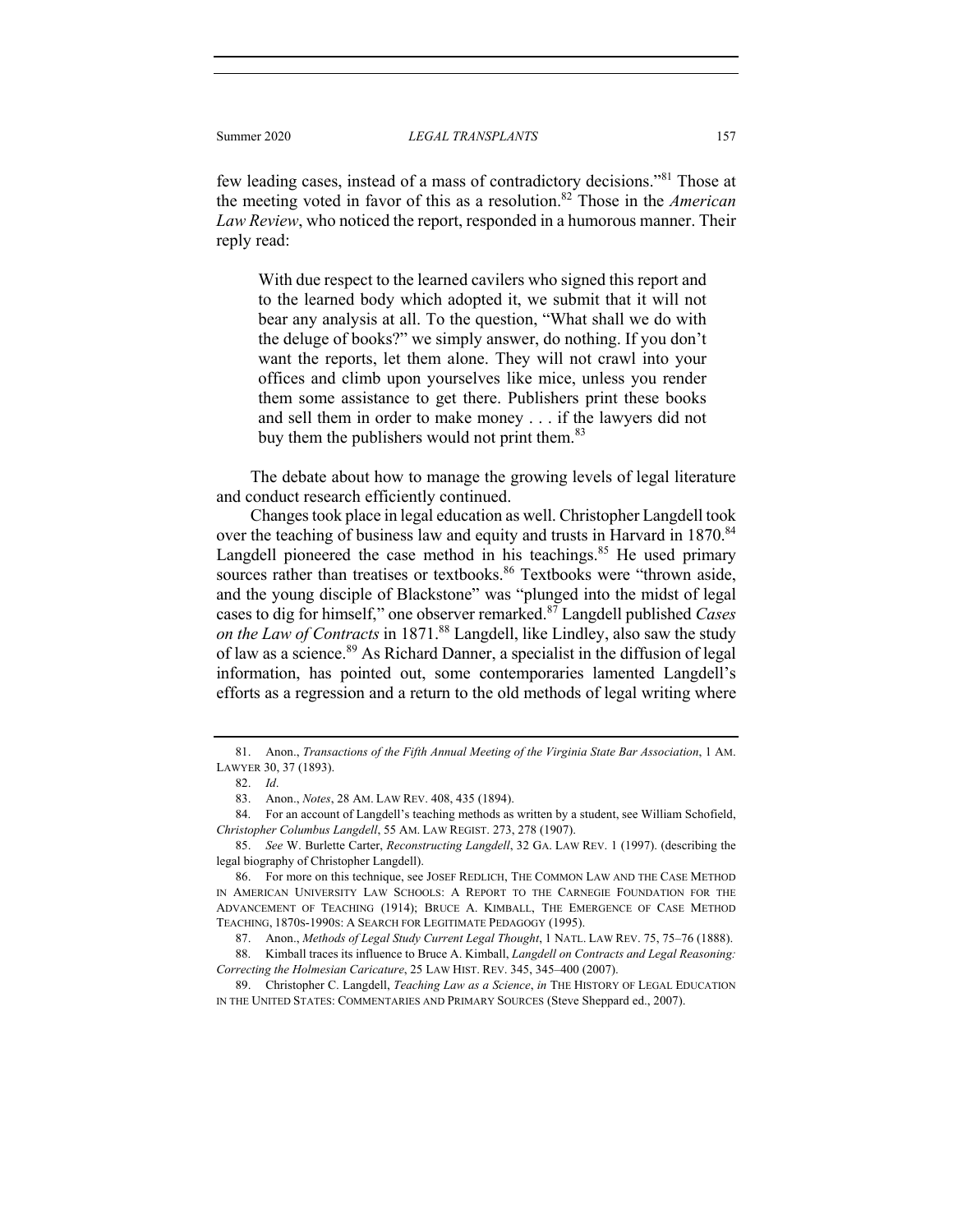principles were absent.<sup>90</sup>

Others, such as R. McPhail Smith, a United States attorney in Nashville,  $91$  argued that reading cases was essential in order to find legal principles. He considered that "*principles are best learned by reading cases*. The judge makes a fuller exposition of the principle than the text-writer. The facts elucidate it. The style of the opinion is more familiar—more like that of a good newspaper editorial—the *best* of style for such matter."92 Wetmore, a Harvard graduate, attorney, and President of the New York Bar and American Bar Association, $93$  agreed. He stated that "principles are derived from cases and the cases are the record of the application of those principles."<sup>94</sup> Yet, Wetmore noted that the case method "overlooks the natural operation of the mind in apprehending and mastering for the first time, an applied science."<sup>95</sup> He advocated delivering it first in a "systematic form."96 Lindley, and his English reviewers, believed that his treatise did just this, because he divided his subjects systematically by principle and added printed reports in the text to support his propositions.<sup>97</sup> Therefore, Lindley's treatise fell on fertile ground for some legal thinkers in the United States.

In spite of Lindley's experience overseas, he did not entertain the use of American legal authorities or make an explicit attempt to compare the substance of English law with that of other jurisdictions. This job was, therefore, left to other scholars. Lindley's treatise needed updating and editing to make it more palatable to an audience who predominately wished to use citations of cases heard in the United States. A number of lawyers based in America chose Lindley's treatise to Americanize.<sup>98</sup> They tried to update it for the American market with varying degrees of success. Marshall D. Ewell edited Lindley's text in Chicago for the state of Illinois.<sup>99</sup> The *American Law Review* was especially critical of Ewell's efforts. In the eyes of the reviewer,

 <sup>90.</sup> Richard A. Danner, *Cases and Case Lawyers*, 35 LEG. REF. SERV. Q. 147, 147–78 (2016).

 <sup>91.</sup> ROBERT J. KACZOROWSKI, THE POLITICS OF JUDICIAL INTERPRETATION: THE FEDERAL COURTS, DEPARTMENT OF JUSTICE, AND CIVIL RIGHTS, 1866-1876, 59 (2005).

 <sup>92.</sup> This was written as an open Letter to Dr. Austin Abbott, who had given the address at the first session on legal education at the American Bar Association in 1893. Robert McPhail Smith, *Legal Education: Method of Teaching Law*, 1 UNIV. LAW REV. 198, 198–201 (1893) [emphasis in original].

 <sup>93.</sup> Edmund Wetmore, *Noted Lawyer Dies*, N.Y. TIMES (July 9, 1918), https://timesmachine. nytimes.com/timesmachine/1918/07/09/102717660.pdf.

 <sup>94.</sup> Edmund Wetmore, *Some of the Limitations and Requirements of Legal Education in the United States*, 17 ANNU. REP. A.B.A. 461 (1894).

<sup>95.</sup> *Id*.

<sup>96.</sup> *Id*.

 <sup>97.</sup> *See supra* notes 52-61.

 <sup>98.</sup> Another editor was named Charles Young Audenried. *See* NATHANIEL LINDLEY, A TREATISE ON THE LAW OF PARTNERSHIP (Charles Young Audenried, et al. eds., 5th ed. 1891).

 <sup>99.</sup> NATHANIEL LINDLEY, A TREATISE ON THE LAW OF PARTNERSHIP (Marshall D. Ewell, Walter B. Lindley & William C. Gull eds., 5th ed. 1888).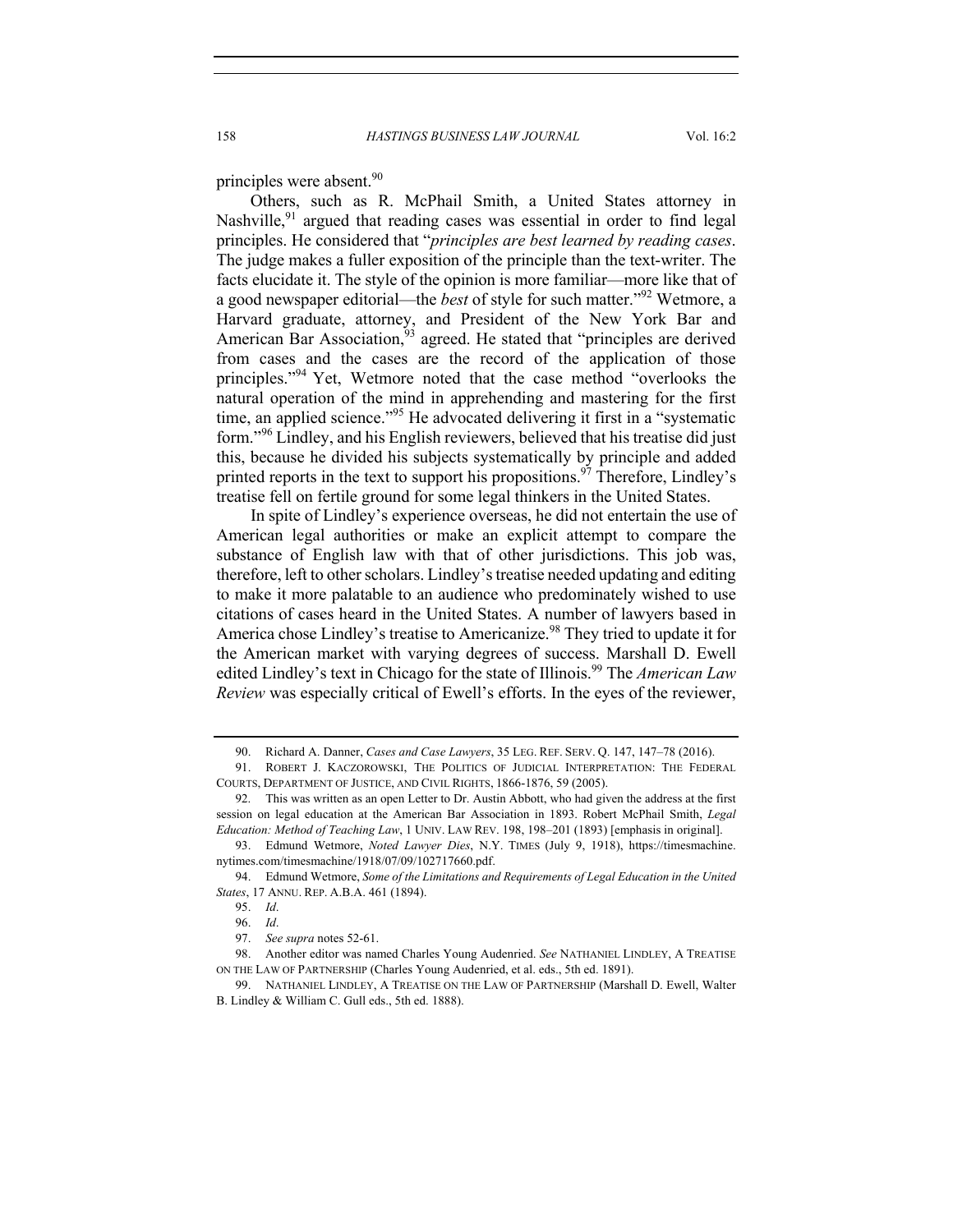Ewell had copied American decisions verbatim and lacked analysis and his approach rendered the work, it said, to have a "comparative inutility."<sup>100</sup> Other reviews of Ewell's work simply praised Lindley's method rather than Ewell's contribution to it. $101$ 

Another copy of Lindley's treatise was edited and amended by Stewart Rapalje in New York.102 Rapalje was born in New York and descended from French Huguenots.<sup>103</sup> He was initially a student at Yale, but left due to the impeding Civil War only to return at Columbia, before later joining the New York and California bar.<sup>104</sup> While Rapalje may have been distant from, and unconnected to, the formation of English law, he saw it as being inextricably linked to the development of American law. In the *Dictionary of American and English Law* that he co-authored with Robert L. Lawrence, English and American law was seen as inseparable.<sup>105</sup> Rapalje worked mainly on turning English equity cases and related texts into American versions, including the development of criminal law. On his deathbed, the *American Law Review* labelled Rapalje a "bookseller's hack," noting his extensive publications.<sup>106</sup>

A Harvard graduate, Alonzo B. Wentworth,<sup>107</sup> updated and edited Lindley's work for the Massachusetts market.<sup>108</sup> Business law was taught at Harvard since about the mid-1860s and it contained elements of corporate law, agency law and partnership law. The course was an especially strong recruiter and drew a considerable number of students, including Wentworth.<sup>109</sup> Wentworth learned of business law in this climate, under the

 <sup>100.</sup> Anon., *Book Notices*, 15 AM. L. REV. 740 (1881).

 <sup>101.</sup> As previously noted, reviewers looked fondly on Lindley's ability to discuss principles, noting his "perspicuity in the deduction of principles from cases." Anon., *Book Reviews*, 7 S. L. REV. 721 (1881).

 <sup>102.</sup> NATHANIEL LINDLEY, A TREATISE ON THE LAW OF PARTNERSHIP (Stewart Rapalje, Walter B. Lindley, & William C. Gull eds., 1888).

 <sup>103.</sup> His obituary appeared in: Anon., *Stewart Rapalje*, 1 LAW NOTES 1–12, 6–7 (1897).

 <sup>104.</sup> ANON., CATALOGUE OF THE OFFICERS AND STUDENTS IN YALE COLLEGE 9 (1862); ANON., TRIENNIAL MEETING OF THE CLASS OF 1864, YALE COLLEGE: WITH THE BIOGRAPHICAL RECORD AND STATISTICS 84 (1868).

 <sup>105.</sup> STEWART RAPALJE & ROBERT L. LAWRENCE, A DICTIONARY OF AMERICAN AND ENGLISH LAW (1888).

 <sup>106.</sup> Anon., *Obituary of the Profession*, 31 AM. LAW REV. 420, 420–50, 446–47 (1897).

 <sup>107.</sup> CHARLES WARREN, HISTORY OF THE HARVARD LAW SCHOOL AND OF EARLY LEGAL CONDITIONS IN AMERICA 334, 543 (1908).

 <sup>108.</sup> NATHANIEL LINDLEY, A TREATISE ON THE LAW OF PARTNERSHIP (Alonzo B. Wentworth, Walter B. Lindley & William C. Gull eds., 5th ed. 1888).

 <sup>109.</sup> Parsons noted in his review of Kent's *Commentaries* that the subjects of business law were sought after as "[a]lready, in many of our law schools, provision is made for those who enter them, not to become lawyers, but to study commercial law." Anon., *Review of Commentaries on American Law*. *Seventh edition*. *By James Kent*., 74 NORTH AM. REV. 108, 108–20 (1852). The review was later revealed to have been written by Theophilus Parsons. For more on the construction of Kent's *Commentaries*, the context in which they were written, and their influence, *see* John H. Langbein, *Chancellor Kent and the History of Legal Literature*, 93 COLUM. L. REV. 547, 547–94 (1993); Carl F. Stychin, *The Commentaries of Chancellor James Kent and the Development of an American Common Law*, 37 AM.J. LEG. HIST. 440,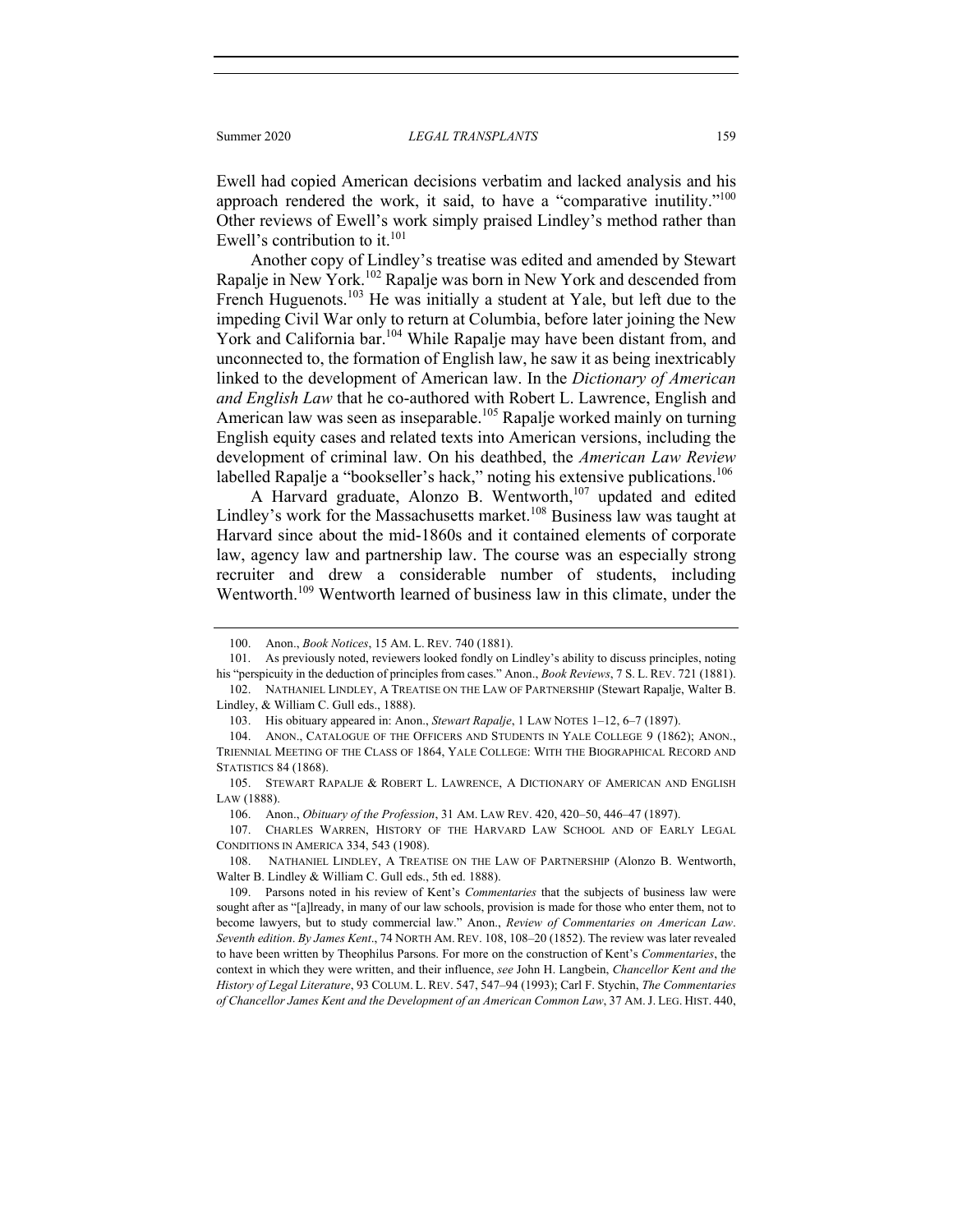guidance and influence of Theophilus Parsons, who was then the Dane Professor of Law at Harvard. We now turn to discuss rival texts by other American writers, including Parsons's text on corporate law.

#### V. THE RIVAL AMERICAN TEXT

The first American edition of Lindley's treatise in 1888 was timely. It was particularly well suited to the movements in the teaching of law. While English treatises initially entered the American market as law books, with the high-profile English versions being rewritten by American authors, they also competed with texts written by American authors. Friedman estimated conservatively that 1,000 treatises were published in the last half of the nineteenth century.<sup>110</sup> He noted that the vast amount of treatises were overwhelmingly American, rather than American editions of British treatises.111 Lindley's main rival in the United States was from Parsons and his array of law books.

Theophilus Parsons was the son of the Chief Justice of the Supreme Court of Massachusetts and he too had his own treatises on the *Law of Partnership*, the *Laws of Business*, and the *Law of Contracts*. <sup>112</sup> These American texts were in competition with Lindley's simply because they covered the same area of law. Students, lawyers, academics, looking to learn more about corporate law, could either purchase the books either written by Lindley or Parsons. It is noteworthy that Parsons authored his own texts in private law rather than choosing to edit English versions for an American legal audience, but he did not do this for all areas of law. When Parsons taught the law of equity and trusts, he used American editions of English texts.113 His treatises on the *Law of Partnership, Law of Contracts*, and *Laws of Business* were popular texts. Parsons noted that one of his "law books has a larger sale than any other law book in the English language."114 He was

<sup>440–63 (1993);</sup> Daniel J. Hulsebosch, *Empire of Law: Chancellor Kent and the Revolution in Books in the Early Republic*, 60 ALA. LAW REV. 377, 377–24 (2008).

 <sup>110.</sup> LAWRENCE M. FRIEDMAN, A HISTORY OF AMERICAN LAW 477 (3d ed. 2005).

<sup>111.</sup> *Id*.

 <sup>112.</sup> THEOPHILUS PARSONS, A TREATISE ON THE LAW OF PARTNERSHIP (1st ed. 1867); THEOPHILUS PARSONS, THE LAWS OF BUSINESS FOR BUSINESS MEN, IN ALL THE STATES OF THE UNION: WITH FORMS FOR MERCANTILE INSTRUMENTS, DEEDS, LEASES, WILLS, &C (1st ed. 1869); THEOPHILUS PARSONS, THE LAW OF CONTRACTS (1st ed. 1853).

 <sup>113.</sup> J.WARNER JOHNSON, THOMAS P. PARRY & WILLIAM S.JOHNSON, T. &J. W.JOHNSON &CO.'S LAW CATALOGUE 15 (1857). Parsons used JOHN ADAMS & HENRY WHARTON, THE DOCTRINE OF EQUITY: A COMMENTARY ON THE LAW AS ADMINISTERED BY THE COURT OF CHANCERY (James Reily, Ludlow & John MacMinn Collins eds., 3d ed. 1855).

 <sup>114.</sup> Letter from Parsons to S.S. Stratton & Co., Theophilus Parsons papers (Nov. 16, 1868) (on file with the Harvard University Houghton Library, MS Am 779).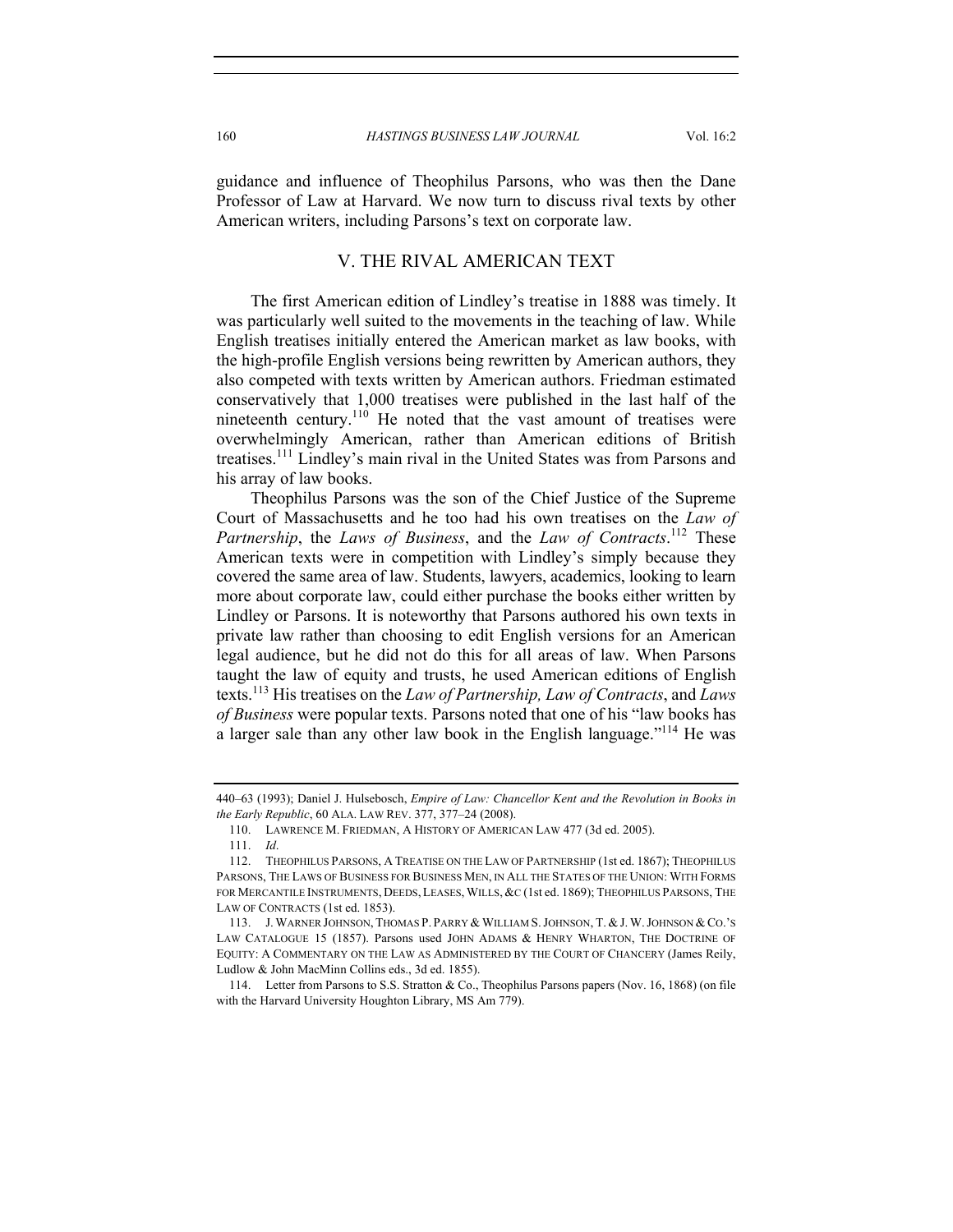#### Summer 2020 *LEGAL TRANSPLANTS* 161

approached by other publishers, $115$  and also encouraged to translate one of his treatises into German, provided that it could be done so in a "intelligible" manner.<sup>116</sup> The books were marketed in the United States by booksellers and in Canada through agents.117 A Canadian advert for Parsons's *Laws of Business* treaty said that it was "A NEW BOOK FOR EVERYBODY . . . ESSENTIAL TO *Every Farmer, Mechanic, Manufacturer, Public Officer, Landlord, Tenant, Executor, Administrator, Guardian, Minor, Heir-at-Law, Legatee, Apprentice, Mariner, Auctioneer, Broker, Notary, Bank Officer, Justice of the Peace Sheriff, Under Sheriff, Commissioner, Reader, Propertyholder*."<sup>118</sup> With an advert, which made the text appear so broadly useful, it is no wonder that the book was in demand. The remainder of his treatises were aimed at lawyers and were, in Parsons' words, "tools of the trade."<sup>119</sup>

While the legal treatises certainly gave Parsons a name and reputation for his expertise as an academic in private law, he was unhappy with these publications, but more specifically, with his commission. In 1867, Parsons wrote to his publisher to say that he had received the same commission for many years but noticed that with the most recent edition of *Law of Contracts* the price "varied very much, on the ground."120 He asked, "why I alone should have no increase? All of the labor in the community was paid more and why should my labor alone should have no increase?"<sup>121</sup> This seemed to be a perennial disagreement with Parsons, who wrote a similar note to himself about the negotiations the following year.<sup>122</sup> In the second half of 1870, Parsons text, the *Laws of Business*, sold 12,922 copies and he received  $$3,230.50$  from it.<sup>123</sup> Still, he was disappointed by the sales figures. In correspondence with his publishers, he replied by noting that in the first six

 <sup>115.</sup> Letter from Mr. Rigby to Parsons, Theophilus Parsons papers (undated) (on file with the Harvard University Houghton Library, MS Am 799); letter from J.B. Lippincott & Co. to Parsons (May 9, 1870) (on file with the Harvard University Houghton Library, MS Am 799).

 <sup>116.</sup> Letter from S.S. Scranton to Parsons, Theophilus Parsons papers (Sept. 2, 1869) (on file with the Harvard University Houghton Library, MS Am 799).

 <sup>117.</sup> Advert for agents to sell Law of Business titled "Wanted - Agents!", Theophilus Parsons papers (on file with the Harvard University Houghton Library, MS Am 799) [emphasis in original].

 <sup>118.</sup> Advert for agents to sell Law of Business titled "Wanted - Agents!", Theophilus Parsons papers (on file with the Harvard University Houghton Library, MS Am 799) [emphasis in original].

 <sup>119.</sup> Letter from Parsons to J.L.B. Lippincott & Co., Theophilus Parsons papers (May 11, 1870) (on file with the Harvard University Houghton Library, MS Am 799).

 <sup>120.</sup> Note by Parsons, Theophilus Parsons papers (Sept. 28, 1867) (on file with the Harvard University Houghton Library, MS Am 799).

 <sup>121.</sup> Note by Parsons, Theophilus Parsons papers (Sept. 28, 1867) (on file with the Harvard University Houghton Library, MS Am 799).

 <sup>122.</sup> Note by Parsons, Theophilus Parsons papers, (Dec. 28, 1868) (on file with the Harvard University Houghton Library, MS Am 799).

 <sup>123.</sup> Letter from S.S. Scranton to Parsons, Theophilus Parsons papers (Nov. 21, 1870) (on file with the Harvard University Houghton Library, MS Am 799).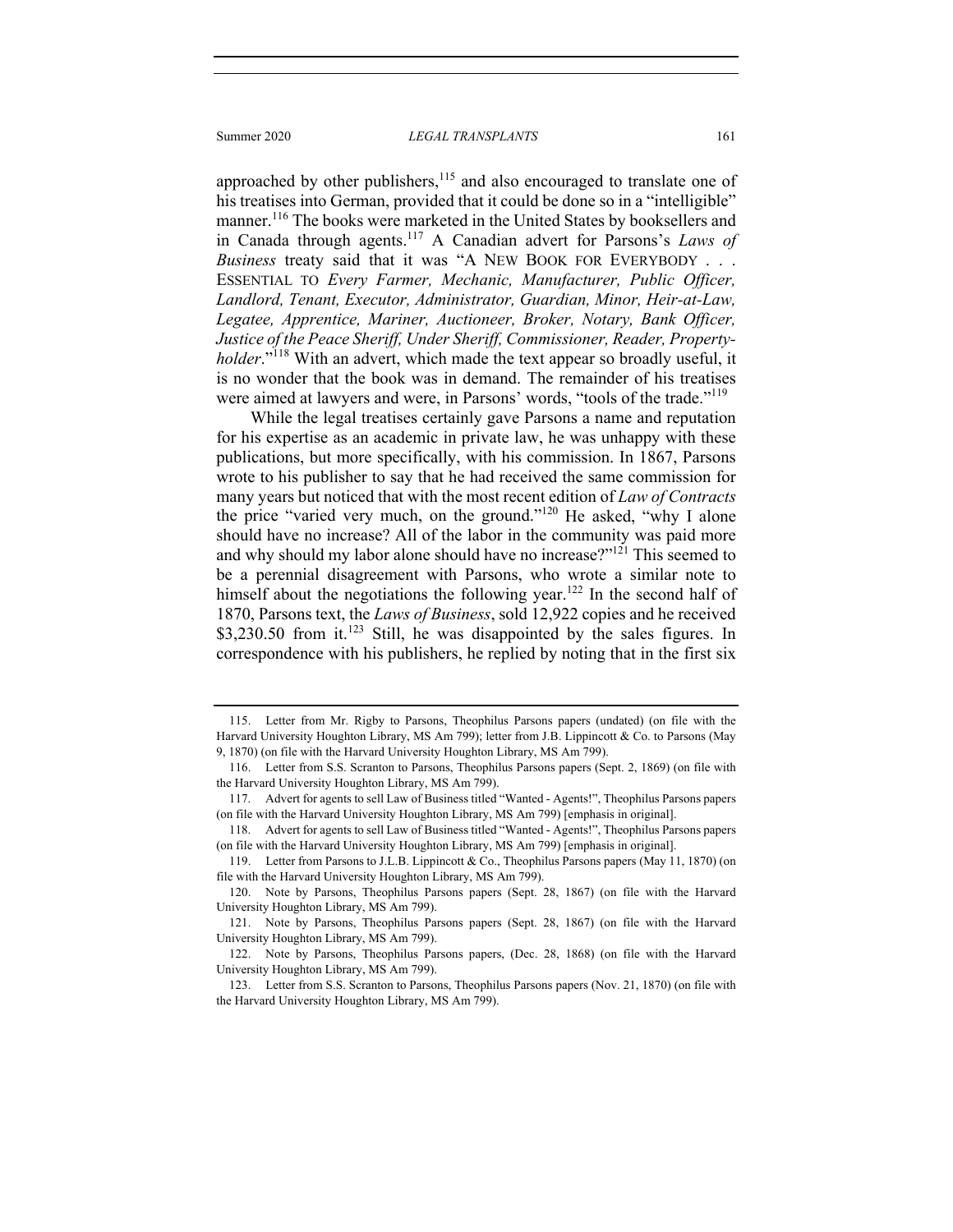months,  $27,327$  copies were sold.<sup>124</sup> With the excitement and buoyancy concerning Parsons and his new text, agents capitalized on this by selling older copies of his works instead of his new one.<sup>125</sup> This may have caused some "embarrassment" on Parsons behalf,<sup>126</sup> or dissatisfaction with his publisher, because by the second half of 1872, only 5,628 copies of the *Laws of Business* were sold.<sup>127</sup>

Despite Parsons's likely frustration, his publishers took an active role in assisting him with the text. Notably, they advised Parsons on the structure of the *Laws of Business*. In a letter to Parsons, his publishers said that "[w]e think it would be well to divide the text by placing the texts and forms of each topic by themselves. For example, under the title, 'agreement' let the forms immediately follow the text. [And do] So of 'Deeds & Promissory Notes etc.'" This structure, the publishers thought, "would facilitate references by the uninitiated and help to obviate a great difficulty encountered by the common people in the use of such a book."<sup>128</sup> As with Lindley's treatise, structure was key to helping others navigate the many pages of Parsons' text.<sup>129</sup> Parsons believed—just as Lindley had—that his treatise dealt with principles. In a letter, where he summarized the purpose of the *Laws of Business* text, Parsons wrote that "[i]t is, to offer to the people of this country, a Law Book adapted to their use. . . A very eminent English lawyer has said, that it was surprising within how small a space all the principles of mercantile law may be compacted."<sup>130</sup> Even with his many years of experience writing law books and teaching law, it was difficult for Parsons to keep up with the changes in commercial law both in the many states in the United States and the provinces of Canada.<sup>131</sup>

 131. Parsons' agent often advised him where these texts were in need of updating and/or incorrect. *See* Letter from S.S. Scranton to Parsons, Theophilus Parsons papers (Aug. 31, 1869) (on file with the

 <sup>124.</sup> Letter from Parsons to S.S. Scranton, Theophilus Parsons papers (May 10, 1970) (on file with the Harvard University Houghton Library, MS Am 799).

 <sup>125.</sup> Letter from S.S. Scranton to Parsons, Theophilus Parsons papers (Sept. 11, 1869) (on file with the Harvard University Houghton Library, MS Am 799).

 <sup>126.</sup> Letter from S.S. Scranton to Parsons, Theophilus Parsons papers (Sept. 11, 1869) (on file with the Harvard University Houghton Library, MS Am 799).

 <sup>127.</sup> Letter from S.S. Scranton to Parsons, Theophilus Parsons papers (Nov. 20, 1872) (on file with the Harvard University Houghton Library, MS Am 799).

 <sup>128.</sup> Letter from S.S. Scranton to Parsons, Theophilus Parsons papers (Dec. 17, 1868) (on file with the Harvard University Houghton Library, MS Am 799).

 <sup>129.</sup> The publishers also advised Parsons to change the title from the *Laws of Business for Business Men* to the *Laws of Business*. They noted that "[t]hree fourths of the people to whom an agent will apply to sell the *Laws of Business for Business Men* will reply they are not business men. The woman who is interested in her deceased husband's estate … We cannot of course give you a title but only our idea". Letter from S.S. Scranton to Parsons, Theophilus Parsons papers (Dec. 17, 1868) (on file with the Harvard University Houghton Library, MS Am 799) [underlining in original].

 <sup>130.</sup> Letter from Parsons to S.S. Scranton, Theophilus Parsons papers (Feb. 17, 1869) (on file with the Harvard University Houghton Library, MS Am 799) [underlining in original].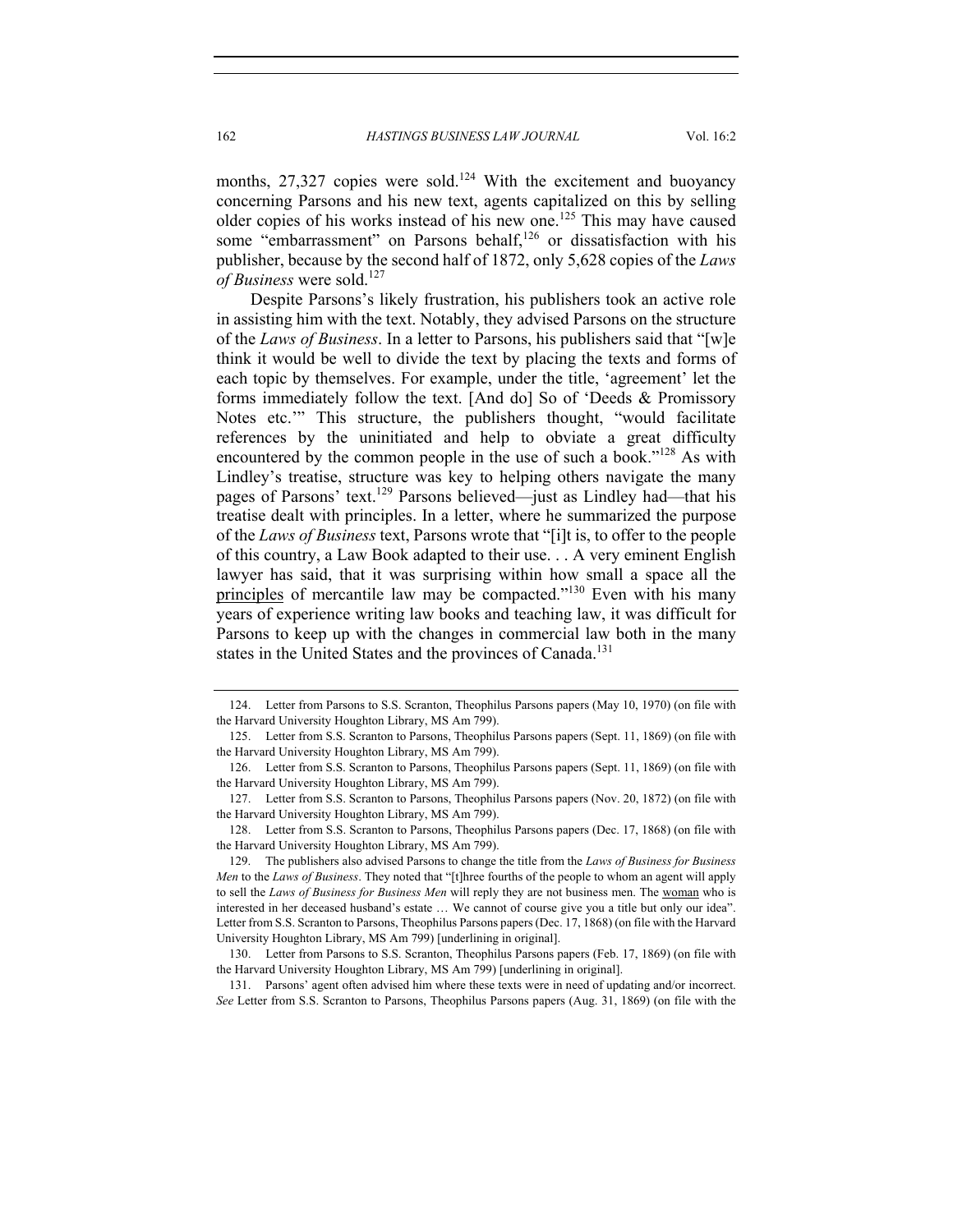Changes in American economic and legal conditions before the Civil War resulted in what Konefsky described as "a subtle move toward specialization" where "specific areas of law began to emerge; they were technical, complex, and narrow."132 It was then that a group of lawyers with specializations and legal experience in bankruptcy, partnership, and other commercial transactions emerged.<sup>133</sup> Specialist training and literature soon followed. Companies and individuals often wrote to Parsons requesting his advice on business law or an updated edition of his work.<sup>134</sup> After graduating, Parsons' students (and non-students) wrote to him frequently for advice on their careers and cases.<sup>135</sup> Together, this indicates that business and finance were complex areas of law and one that lawyers often believed that they needed more guidance on from a figure in American society. The presence of these letters also suggests that Parsons was well connected in the American legal community, as well as being an approachable teacher and mentor. The

133. JAMES WILLARD HURST, THE GROWTH OF AMERICAN LAW: THE LAW MAKERS 297–8 (1950).

134. *See* Letter from New England Mutual Life Insurance Co. to Parsons, Theophilus Parsons papers (Jan. 10 18-- (year not dated)) (on file with the Harvard University Houghton Library, MS Am 799); Letter from Kenny B. Brown to Parsons, Theophilus Parsons papers (Jan. 14, 1864) (on file with the Harvard University Houghton Library, MS Am 799); letter from T.M. Gill, to Parsons, Theophilus Parsons papers (Apr. 11, 1870) (on file with the Harvard University Houghton Library, MS Am 799); letter from T.C. Callicot, Albany Evening Times, to Parsons, Theophilus Parsons papers (Aug. 5, 1873) (on file with the Harvard University Houghton Library, MS Am 799).

 135. Letter from J.T. Kilbreth to Parsons, Theophilus Parsons papers (Oct. 1, 1866) (on file with the Harvard University Houghton Library, MS Am 799); letter from L.R.B. Gove to Parsons, Theophilus Parsons papers, (Feb. 7, 1866) (on file with the Harvard University Houghton Library, MS Am 799); letter from Charles W. Spooner to Parsons, Theophilus Parsons papers (Mar. 11, 1870) (on file with the Harvard University Houghton Library, MS Am 799); letter from A. J. Weaver to Parsons, Theophilus Parsons papers (Feb. 1, 1870) (on file with the Harvard University Houghton Library, MS Am 799); letter from Solomon Lombard to Parsons, Theophilus Parsons papers (Feb. 1, 1870) (on file with the Harvard University Houghton Library, MS Am 799); letter from Charles A. Merrill to Parsons, Theophilus Parsons papers (July 1, 1871) (on file with the Harvard University Houghton Library, MS Am 799); letter from George Rivers Walker to Parsons, Theophilus Parsons papers (Sept. 29, 1871) (on file with the Harvard University Houghton Library, MS Am 799); letter from E.R.W. Getuck to Parsons, Theophilus Parsons papers (Aug. 8, 1871) (on file with the Harvard University Houghton Library, MS Am 799). Parsons' biography also suggests that he was well liked by his students. It described him as the "favorite professor." ANON., THE CENTENNIAL HISTORY OF THE HARVARD LAW SCHOOL, 1817-1917, 252 (1918). On his retirement from Harvard, Parsons received a number of letters from former pupils.

Harvard University Houghton Library, MS Am 799); letter from S.S. Scranton to Parsons, Theophilus Parsons papers (July 8, 1869) (on file with the Harvard University Houghton Library, MS Am 799); letter from S.S. Scranton to Parsons, Theophilus Parsons papers (Jan. 13, 1871) (on file with the Harvard University Houghton Library, MS Am 799); letter from S.S. Scranton to Parsons, Theophilus Parsons papers (June 27, 1872) (on file with the Harvard University Houghton Library, MS Am 799); letter from S.S. Scranton to Parsons, Theophilus Parsons papers (July 8, 1869) (on file with the Harvard University Houghton Library, MS Am 799); letter from S.S. Scranton to Parsons, Theophilus Parsons papers (May 29, 1876) (on file with the Harvard University Houghton Library, MS Am 799).

 <sup>132.</sup> Alfred S. Konefsky, *The Legal Profession: From the Revolution to the Civil War*, *in* THE CAMBRIDGE HISTORY OF LAW IN AMERICA, 90–91 (Michael Grossberg & Christopher Tomlins eds., 2011).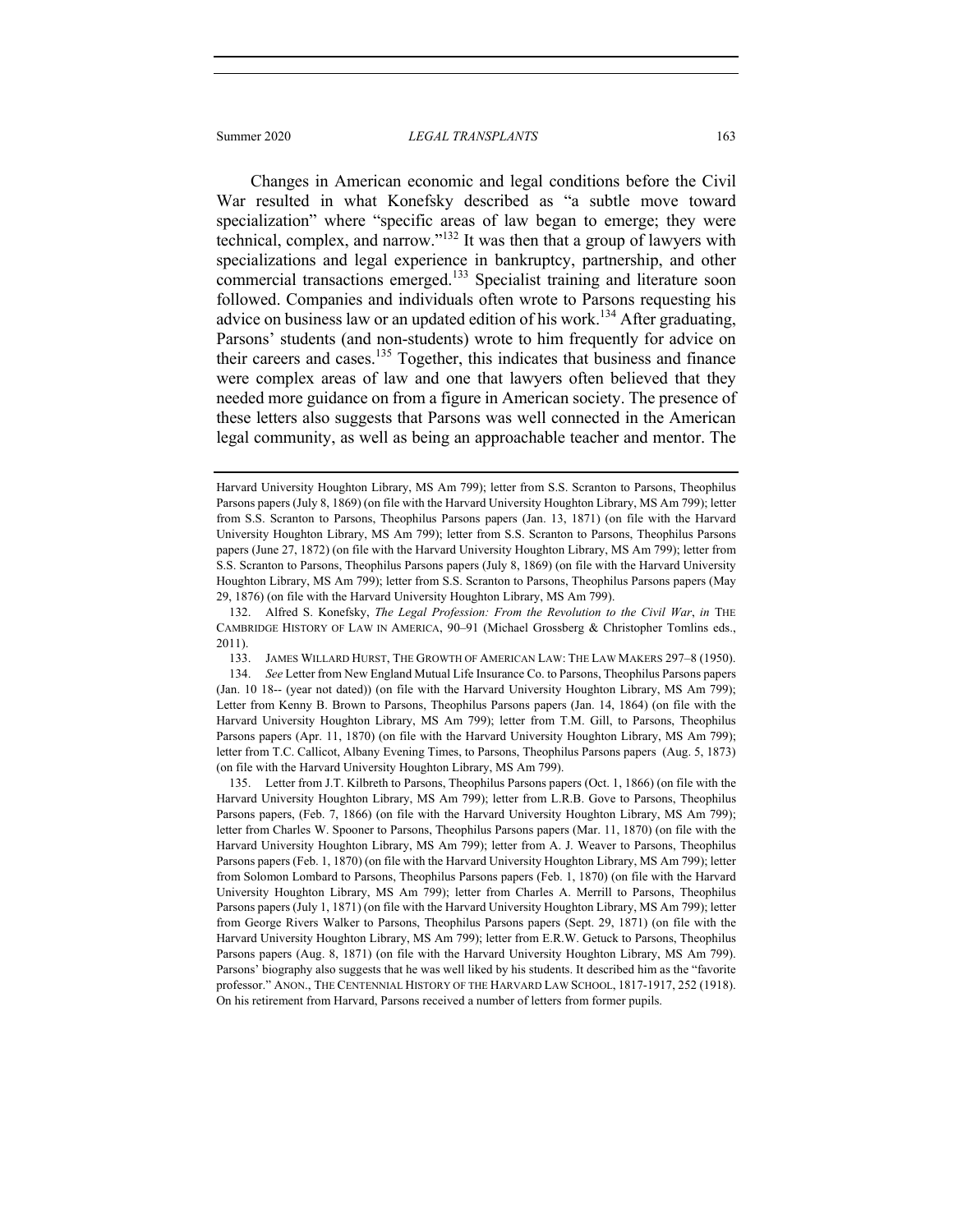following section turns to examine Parsons' interpretation of *Carlen*, as well as Lindley's and Gow's understanding of the case, and the influence of these individual texts on American law.

#### VI. LAW IN ACTION

English law attracted American scholars in the early nineteenth century because its rules had a longer heritage; they were fuller, articulated in greater detail, and more developed. However, by the late nineteenth century, American law was no longer in its infancy. Lawyers were no longer forced to look elsewhere for inspiration. Corporate law, which took the form of statute law, had always been somewhat different in England and within each of its colonies.<sup>136</sup> Yet, by this point, it was widely acknowledged that the corporate law of the United States and England was not the same.<sup>137</sup> Even so, English law still had its appeal in America. Wallace and Heard spoke in 1882 of the pull that English law had over American scholars, as they believed that "[t]o England alone, Americans would naturally look for the fullest and best essays on such a subject."<sup>138</sup>

English law, despite failing to have formal authority over domestic law, was still viewed as being an important and influential variety of law in American legal literature.<sup>139</sup> Academic lawyers in the United States thus stayed abreast of new changes in English law. While they read Lindley's treatise, American academics were more influenced by the letter of English law than of United States law at the time of the foundation of the latter in the late eighteenth century.<sup>140</sup> This observation is even more striking when we look at the courtroom. Judges in the United States at this time were not following contemporaneous developments in English law which happened after Lord Eldon's reign in the Court of Chancery.

The substance of English law after about 1850 did not interest the American audiences. Langdell, in his book on equity pleadings, explained that:

 <sup>136.</sup> Corporate law did not become uniform or federalized in the United States until the late twentieth century. *See* Sarbanes–Oxley Act 2002, the Dodd–Frank Wall Street Reform, and Consumer Protection Act 2010. *See also* Gordon G. Young, *Federal Corporate Law, Federalism, and the Federal Courts*, 41 LAW CONTEMP. PROBL. 146, 146–81 (1977); Stephen M. Bainbridge, *The Creeping Federalization of Corporate Law Securities & Exchange*, 26 REGULATION 26, 26–31 (2003). By contrast, a movement to standardize corporate law in the British Empire took place in the early twentieth century.

 <sup>137.</sup> English law had moved on. *See* ADOLF A. BERLE & GARDINER C. MEANS, THE MODERN CORPORATION AND PRIVATE PROPERTY 128 (1932) ("American law inherited the corporation from English jurisprudence in the form in which it stood at the close of the Eighteenth Century.").

 <sup>138.</sup> WALLACE AND HEARD, *supra* note 78, at 2.

 <sup>139.</sup> FRIEDMAN, *supra* note 110, at 477.

 <sup>140.</sup> See the discussion of the American versions of Lindley's treatise *supra* notes 98-102.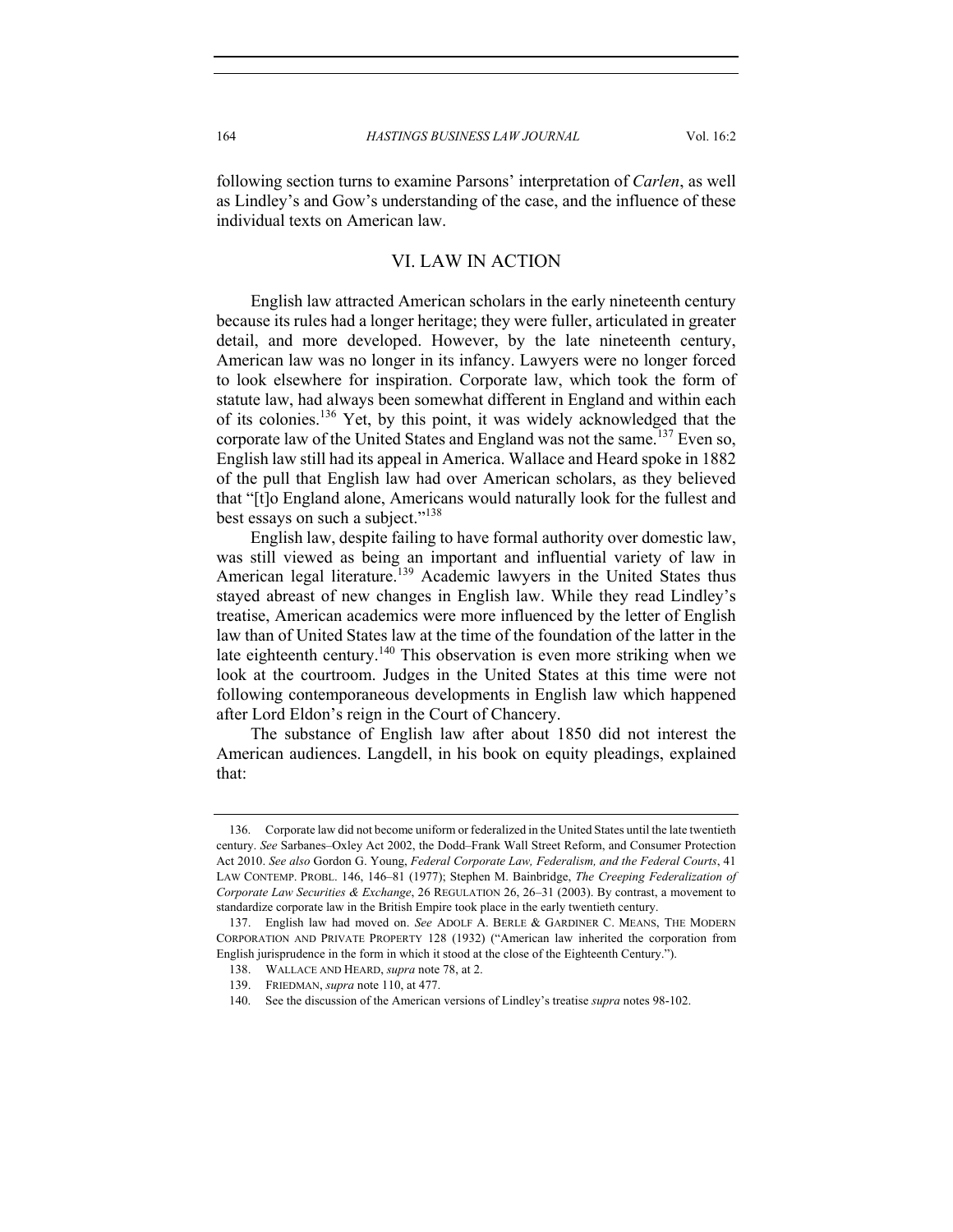The reader is requested to bear in mind that it is the object of these sheets to aid the student of the equity system *as such*; and with that view the writer confines himself to the system as it existed in England from the earliest time to the end of Lord Eldon's chancellorship.141

Langdell considered that to detail the modifications made either side of the Atlantic that had been made since, "would interfere with the main design, without any compensating advantages."<sup>142</sup> It followed that English equity doctrines, rules, and pleadings from the early nineteenth century and before were of specific interest. These were the equitable rules as described by Gow and this early generation of treatise writers.

In England, Gow's interpretation of the case law was replaced by Lindley's.<sup>143</sup> Yet, in New England, Gow's contention—that courts would interfere in corporate governance disputes—was not widely held after Lindley's publication either. It was also not dispelled completely, as the following points will show. *Carlen* could be used to both support judicial intervention and to deny it. This change or confusion in law had little to do with Lindley's treatise or any innovative and distinctive legal ideas in English law. The cases of  $Foss^{144}$  and  $Mozley$ ,<sup>145</sup> while revolutionary in English law, were not used by those in the United States.

Theophilus Parsons provides an excellent explanation as to why this shift away from Gow's text occurred. In Parsons' *Treatise on the Law of Partnership*, he stated that Gow's interpretation of *Carlen* "seems to be very far from establishing the proposition for which they are cited."<sup>146</sup> In New England, the old explanation of the case law was simply less persuasive. Lindley's reinterpretation had little to do with it. With only Vesey and Beames' printed report on hand, or Lindley's treatise containing excerpts of the report,147 Parsons's comment rang true: *Carlen* did not support the proposition that debts cannot be attributed to individual members at all. If Gow and the others of his generation of legal writers had been clearer in their methodology and aims to disseminate information from unreported cases, this case may well have a different legacy.

Despite the failing influence of Gow's treatise, his work and

 <sup>141.</sup> CHRISTOPHER COLUMBUS LANGDELL, A SUMMARY OF EQUITY PLEADING 52 (2d ed. 1877) [emphasis in original].

<sup>142.</sup> *Id*.

 <sup>143.</sup> This was confirmed by the decision in *Burland*. *See infra* note 183.

 <sup>144.</sup> Mozley v. Alston, 1 Ph 790 (1847); 41 Eng. Rep. 833.

 <sup>145.</sup> Foss v. Harbottle, 67 Eng. Rep. 189 (1843).

 <sup>146.</sup> THEOPHILUS PARSONS, A TREATISE ON THE LAW OF PARTNERSHIP 298 (2d ed. 1870).

 <sup>147.</sup> Carlen v. Drury, Ves & Bea., 154 (1812); 35 Eng. Rep. 61.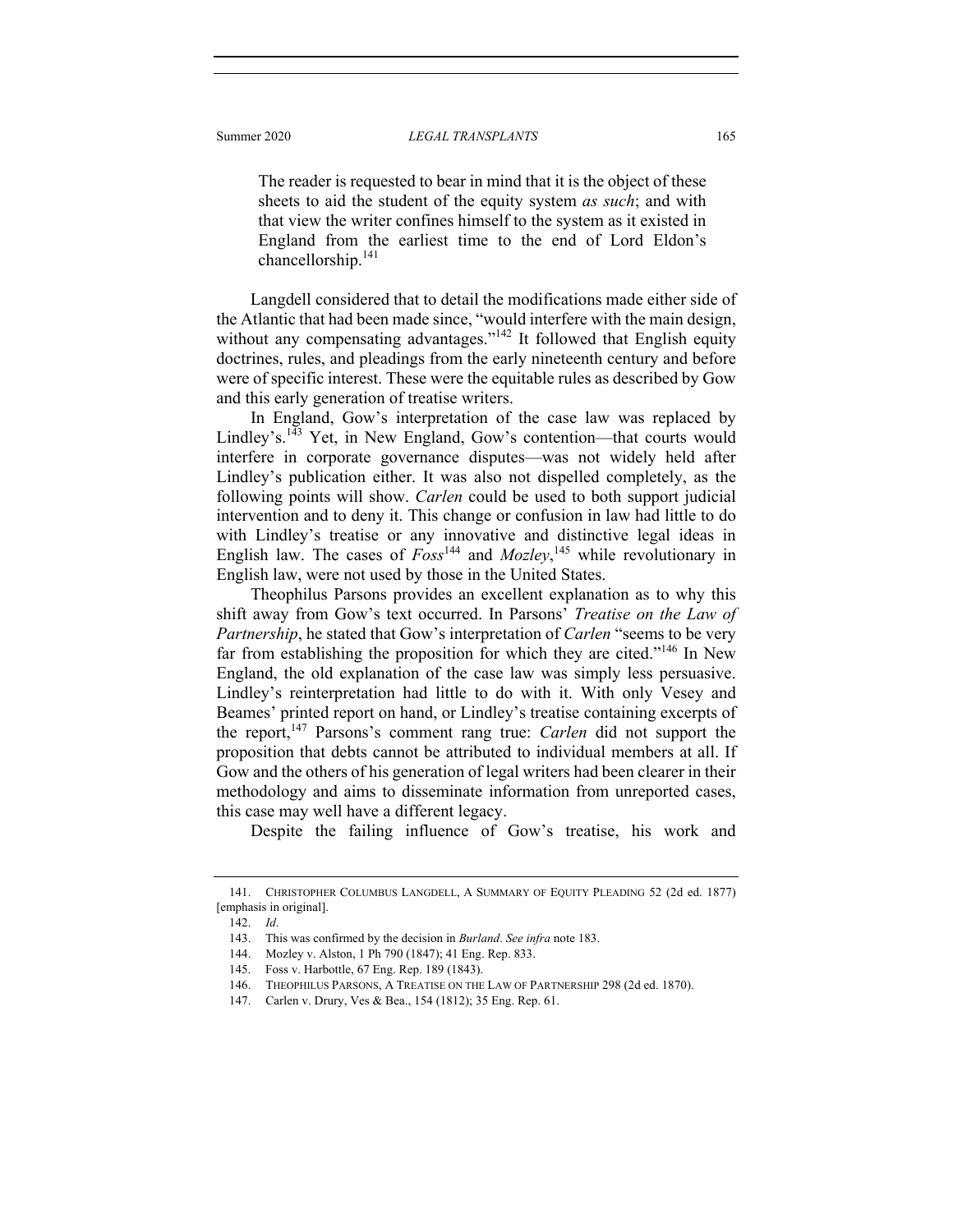interpretation of the case law was not extinguished completely. *Carlen* had a larger influence over the broader category of the law of equity, trusts, and corporate law.148 Neither Parsons nor the American courts used new terms or doctrinal names, which later became popular, such as the business judgment rule to describe the rules surrounding duties, conduct, and the power of the majority.149 The American judges who cited *Carlen* used the specific wording of the case report as well as Gow's text.<sup>150</sup> They discussed questions of judicial interference, attributing specific debts to specific individual members, and exhausting all internal remedies. We now begin exploring the case law in more detail.

In *De Pusey v. Du Pont*, a case from the Delaware Court of Chancery, one of the parties wished to dissolve the partnership before it expired naturally.151 Chancellor Ridgely, who was heavily influenced by *Carlen*, rejected the plaintiff's request by stating that "Lord Eldon refused to interpose, till the parties had tried the redress provided by the articles; but he declared that if the means of redress were not sufficient, the Court might interfere. Now, what are the means of redress provided for here?"<sup>152</sup> He added "[t]hat on the expiration of the partnership an inventory shall be made by persons named by the parties. That is the whole amount of their duty. There is not a single point in controversy which falls within the range."<sup>153</sup> This point was made persuasively first by Rodgers, the defendant's lawyer. He argued that "the parties having agreed upon a mode of settling differences, the Court will require them to try that mode first and will interfere only upon its proving ineffectual. Lord Eldon in *Waters*, lays down that principle. In *Carlen*, V. & B. 153, he expressly applies it."154 Rogers knew the case and the principle it provided well. He articulated this clearly by stating that *Carlen* meant that judges must "refus[e] to interfere in a case of partnership, by injunction and the appointment of a receiver, until after the parties should have tried a method of redress provided for in the articles."155 Chancellor Ridgely, it appeared, accepted his arguments.

155. *Id*.

 <sup>148.</sup> WILLIAM WILLIAMSON KERR, A TREATISE ON THE LAW AND PRACTICE OF INJUNCTIONS IN EQUITY 566 (1st ed. 1867); 1 WILLIAM JOYCE, THE LAW AND PRACTICE OF INJUNCTIONS IN EQUITY AND AT COMMON LAW 528 (1872).

 <sup>149.</sup> PARSONS, *supra* note 146.

 <sup>150.</sup> GOW, *supra* note 26, at 19, 119. ("Those who have the management are, it is true, answerable to the whole extent of their engagements, but even as between them and the members of the society, each individual is liable to a contribution for what they may have paid." A "court of equity [will not] grant an account and dissolve the partnership, until the parties have resorted to the proceedings for terminating disputes for which provision is made in the articles of partnership.").

 <sup>151.</sup> De Pusey v. Du Pont, 1 Del. Ch. 87 (1819).

 <sup>152.</sup> *Id*.

<sup>153.</sup> *Id*.

<sup>154.</sup> *Id*.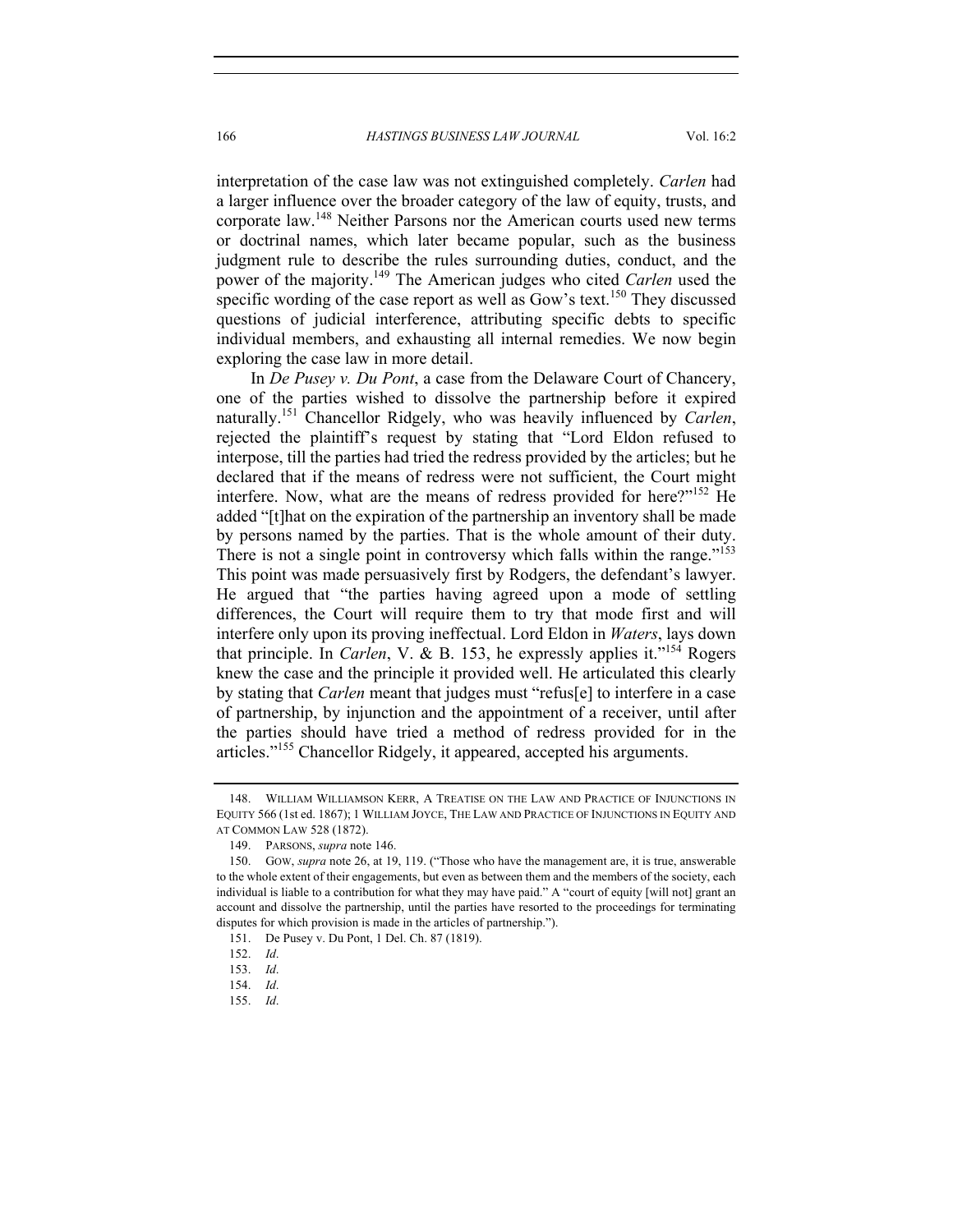#### Summer 2020 *LEGAL TRANSPLANTS* 167

In the Supreme Court of Vermont, in *Cutler v. Estate of Thomas*, partners attempted to split the liability for their firm's debts and allocate specific transactions to specific individuals. Justice Bennett commented that:

I suppose the law to be settled, that the members of a joint stock company, are liable, *in solido*, for the debts contracted by the company. In *Carlen v. Drury*, 1 Ves. & B. 157, Lord Eldon says, "I hold it clear, that each individual is, at law, answerable for the amount of the whole of the debts of the concern." And in that very case, the articles provided, that one thousand persons might eventually become interested in the concern.<sup>156</sup>

How had Justice Bennett come to learn of this case? How did he know that it gave this principle? The holding stated that *Carlen* was a precedent that prevented courts from allocating specific debts. Justice Bennett drew this principle from the case report but the counsel, who argued the case, used Collyer and Story on *Partnership* as evidence of this proposition.<sup>157</sup> To have given this page reference of Collyer's work, Bennett must have been using the American edition edited by Jonathan Cogswell Perkins. Perkins edited several other English treatises, including Chitty's.<sup>158</sup> Collyer and Story's text were not new texts on corporate law and were not unconnected to Gow's work.<sup>159</sup> Gow's treatise was likely the secondary source that both writers used when writing their own. Gow predated both Collyer and Story by almost two decades. The two later writers relied on Gow's text to help inform and shape their own work. Indeed, Story acknowledged the influence of Gow explicitly with heavy and liberal use of Gow's text.<sup>160</sup> Collyer, on the other hand, was not as open in this sense. His first edition only used Gow's work as evidence for a handful of unreported cases, $161$  but these unreported cases were significant in that they influenced Collyer's interpretation of the substantive law.

In *White v. Brownell*, in the Common Pleas Court of New York, the plaintiff, a stockbroker, was suspended from the Open Board of Stockbrokers by Brownell.<sup>162</sup> In a previous decision, an injunction was

 <sup>156.</sup> Cutler v. Estate of Thomas, 25 Vt. 73, 78 (1852).

<sup>157.</sup> *Id*.

 <sup>158.</sup> JOSEPH CHITTY & J. C. PERKINS, A PRACTICAL TREATISE ON THE LAW OF CONTRACTS, NOT UNDER SEAL: AND UPON THE USUAL DEFENCES TO ACTIONS THEREON (1839).

 <sup>159.</sup> JOHN COLLYER, A PRACTICAL TREATISE ON THE LAW OF PARTNERSHIP: WITH AN APPENDIX OF FORMS 873 (Jonathan Cogswell Perkins ed., 2d ed. 1848).

<sup>160.</sup> *See* STORY, *supra* note 38 (containing over 100 citations to Gow).

 <sup>161.</sup> JOHN COLLYER, A PRACTICAL TREATISE ON THE LAW OF PARTNERSHIP: WITH AN APPENDIX OF FORMS 7, 113, 218, 422, 597 (1st ed. 1832).

 <sup>162.</sup> White v. Brownell, 4 Abb. Pr. N. S. 162, 163 (N.Y. Com. Pl. 1868).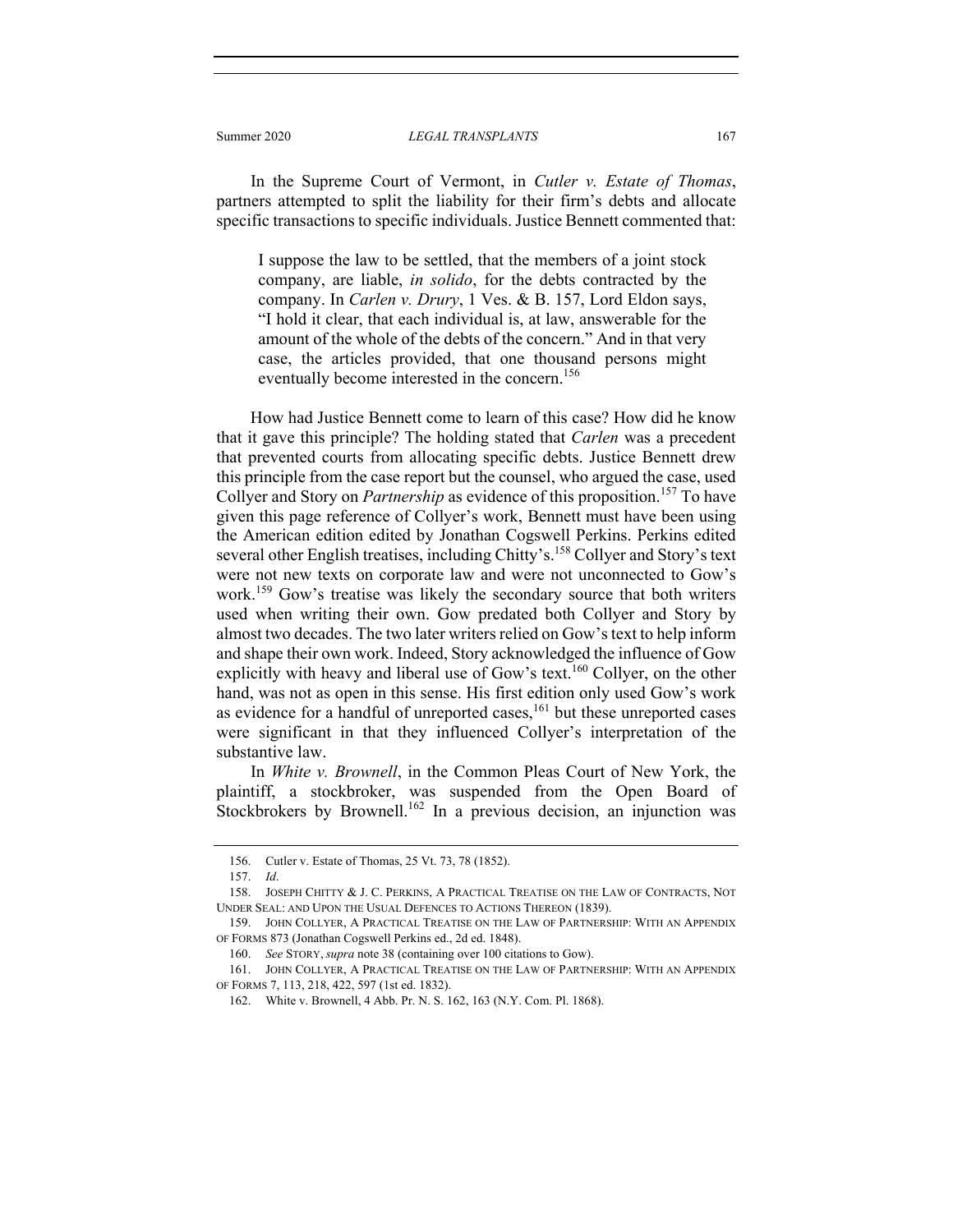granted which prevented further action by White in association with the Board.<sup>163</sup> White appealed and sought to dissolve the injunction.<sup>164</sup> *Carlen* was discussed frequently in *White* and it was considered to be a binding legal precedent. The lawyers acting for Brownell described appeal as a request to interfere in matters of governance. William Martin said "[t]hat the courts will not interfere in the internal management of any association, —least of all, of those which have no legal existence."<sup>165</sup> He argued that the court should not review the decision to remove or suspend White. The courts, Brownell's lawyer's claimed, "will not relieve against an arbitrary expulsion, where it has been made according to the rules. That they will look after rights of property, but not after personal or social rights, nor compel the performance of personal services."<sup>166</sup> The lawyers here borrowed Lindley's language and concepts of the internal management rules.

Justice Daly wrote the opinion, while Justice Brady agreed with his judgment. Justice Barrett recused himself because he acted as counsel in the earlier case. Justice Daly did not like those arguing the case cite Lindley's treatise but he spoke the same words as would be found in Lindley's treatise.167 This said, Justice Daly did not ignore the interpretation of *Carlen* as appeared in Gow's text. For instance, he commented that:

The by-law having provided a mode for reviewing and correcting any error or injustice on the part of the committee on membership in reporting to the president that the plaintiff was in default, he was bound to avail himself of the remedy provided by the constitution and by-laws of the body of which he had become a member, before he can ask a court of equity to investigate a proceeding not necessarily final in the body itself, but which was there subject to review, and might be annulled by the action of a committee expressly clothed with authority to investigate it (Carlen v. Drury, 1 Ves. & B., 154).<sup>168</sup>

Indeed, *Carlen* was the authority in equity on cases of partnership and corporate governance. Justice Daly believed that Lord Eldon, as the Lord Chancellor around the time of the founding of the United States, guided his judgment. Justice Daly further considered that he:

 <sup>163.</sup> White v. Brownell, 3 Abb. Pr. N. S. 318 (N.Y. Com. Pl. 1867).

 <sup>164.</sup> White v. Brownell, 4 Abb. Pr. N. S. 162, 163 (N.Y. Com. Pl. 1868).

<sup>165.</sup> *Id.* at 188.

<sup>166.</sup> *Id.* at 188.

<sup>167.</sup> *Id.* at 201 ("nothing has been shown that would authorize this court to interfere").

<sup>168.</sup> *Id.* at 199.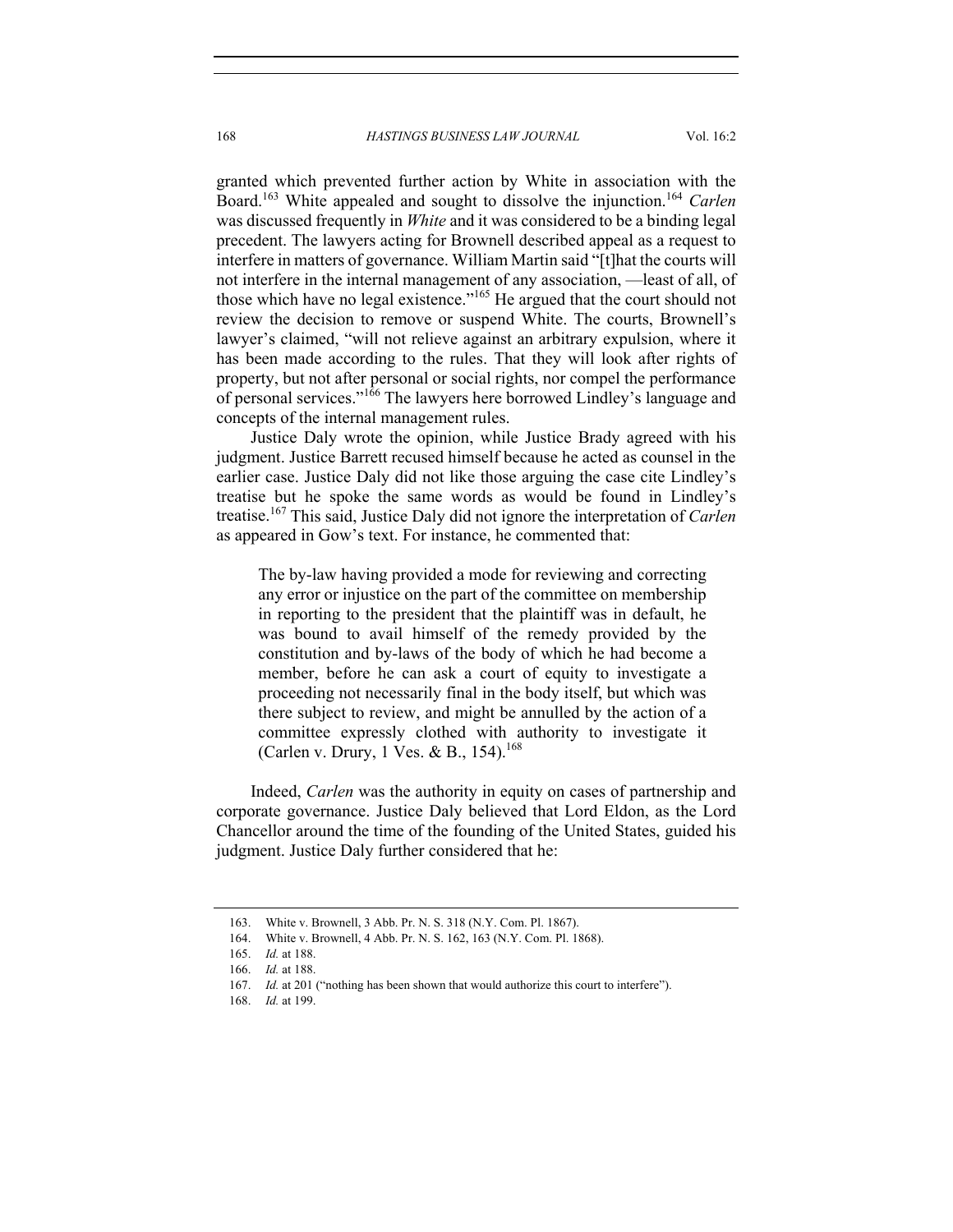#### Summer 2020 *LEGAL TRANSPLANTS* 169

[M]ust, in consonance with the rule upon which Lord Eldon acted in the case above cited, resort to the remedy which is provided by the constitution and by-laws of the association itself, before he asks a court of equity to interfere—unless by evasion, intentional delays, or other unjust procedure, he is practically deprived of the benefit of that remedy—which in this case is substantially denied by the answer.<sup>169</sup>

The decision in *White v. Brownell* repeated the points made in *Carlen*. This later case gained importance, but it did not overshadow the original English case, even in the courts of New York.

*Lafond v. Deems* was heard by the Court of Appeals in New York.<sup>170</sup> The organization in this case was a mutual benefit association and the dispute arose because some of its members claimed that the organization's money had been earned by outside or external transactions.<sup>171</sup> Justice Miller did not see sufficient evidence to warrant a court's involvement. He commented that "[c]ourts should not, as a general rule, interfere with the contentions and quarrels of voluntary associations, so long as the government is fairly and honestly administered; and those who have grievances should be required in the first instance to resort to the remedies for redress provided by their rules and regulations."172 Justice Miller plainly articulated the rule that parties must exhaust all internal remedies first before approaching the court. He complained that the members had not done enough to complain or press their interests using the internal mechanisms by stating that "the members who are claimed by the plaintiffs to have been chargeable with a violation of the rules of the association were not called upon to answer."<sup>173</sup> Justice Miller proceeded to say "so us to correct the evils complained of, and us the power to remedy the same was ample and complete, the plaintiffs are not in a position to seek the interposition of a court of equity."<sup>174</sup> It was clear here that Justice Miller believed that he could intervene but, in these circumstances, the plaintiffs needed to do more on their own account before engaging in litigation. These ideas came from the *Carlen* case and Gow's text—Lindley's was evidently not used.

It was not only East Coast lawyers that looked to English law and used English legal precedents, such as *Carlen* and the early nineteenth century treatise literature. The Supreme Court of California heard *Robinson v.* 

<sup>169.</sup> *Id.* at 199.

 <sup>170.</sup> Lafond v. Deems, 8 Abb. N. Cas. 344 (1880).

<sup>171.</sup> *Id.* at 350–1.

<sup>172.</sup> *Id.* at 349.

<sup>173.</sup> *Id.* at 349.

<sup>174.</sup> *Id.* at 349.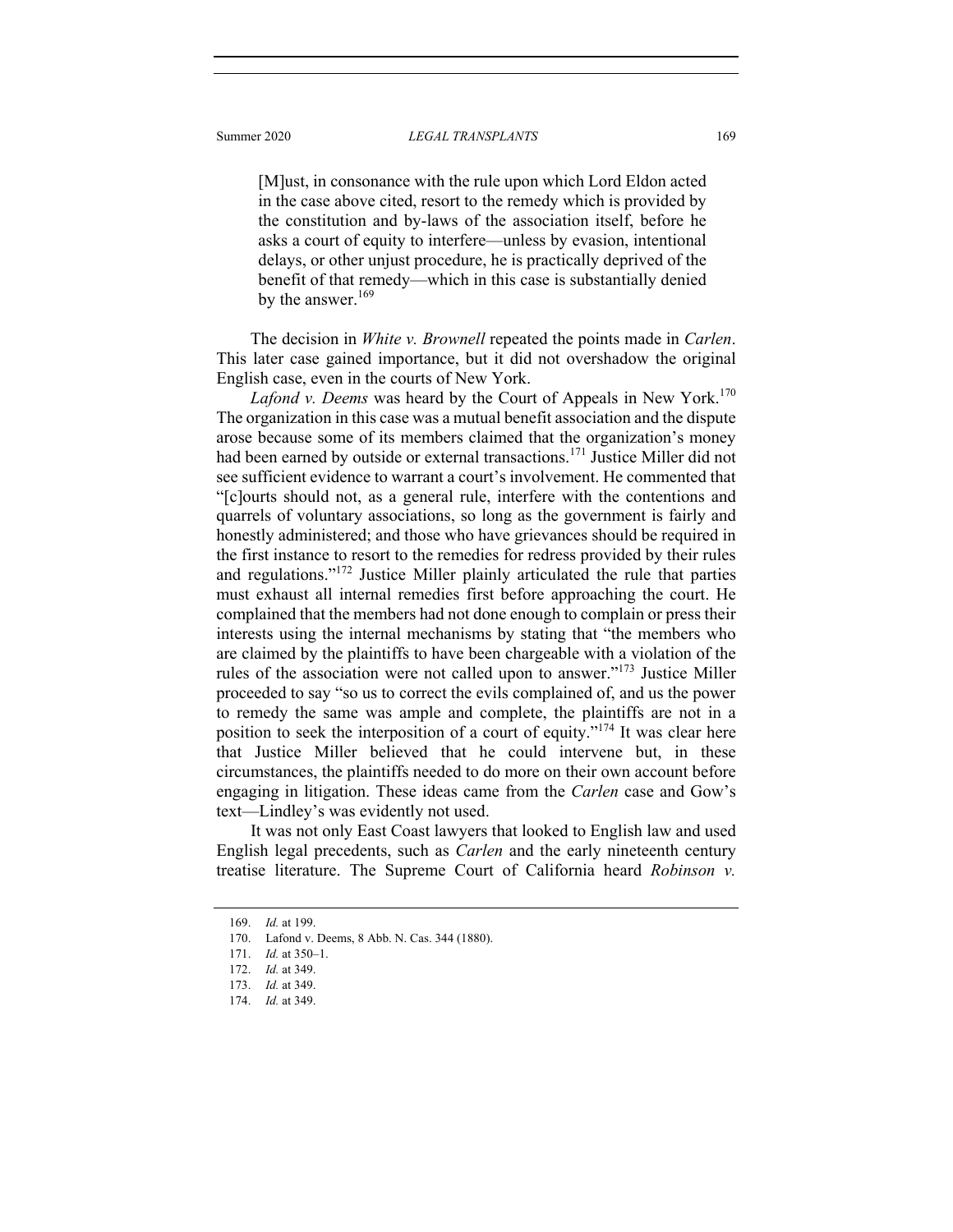*Templar Lodge* in 1892.<sup>175</sup> There, the plaintiff lodged a complaint to recover sick benefits but when this was denied, he sued the organization. His counsel used *Carlen* to support the claim that "[a] member of a beneficial society who invokes the remedies of the society without avail may apply to a court of law for redress."176 This, again, was Gow's view. The counsel further argued that "it is not competent for the society to deprive him of that right, as it is against the policy of the law to oust the courts of their jurisdiction."<sup>177</sup> The court refused to entertain Robinson's complaint and declined to act, but this argument was persuasive in another case in the same court almost twenty years later.

In *Schou v. Sotoyome Tribe*, Schou attempted to recover sickness benefits from his tribe.<sup>178</sup> When the case was ultimately appealed to the Supreme Court of the State of California, the court decided that the tribe members must observe the internal rules, follow its regulations, and exhaust a remedy within the rules of the order before turning to the courts. Justice Henshaw gave the only judgment in the case.<sup>179</sup> He said that "[b]efore an order can hold a member to strict observance of its rules regulating procedure on appeal it must show that in all matters touching his substantial rights it has itself observed these regulations, and this the defendant did not do."<sup>180</sup> *Carlen* was one of the key authorities used to support this ruling. This rule can be traced directly back to the wording of Gow's treatise and the American editions which Ingraham published in 1830*.* <sup>181</sup> *Schou* did not cite the case in the way that Lindley had argued that it should be used to prevent courts from acting,<sup>182</sup> however. There were still circumstances, in Justice Henshaw's mind, that permitted him and the courts to interfere in the disputes. It was at this point that *Carlen* lost some of its currency. As opposed to taking center stage, it was cited last. The first case cited was *White v. Brownell*. It was then that American law begun to take precedence over English case law, but this did not last for long.

At around the same time in England at the beginning of the twentieth century, *Burland v*. *Earle* was heard by the Judicial Committee of the Privy Council.183 The litigation in the Judicial Committee of the Privy Council in 1902 arose over a corporate governance dispute between shareholders and managers of a Canadian company called the British American Bank Note

<sup>175.</sup> Robinson v. Templar Lodge, 97 Cal. 62 (1892).

<sup>176.</sup> *Id*.

<sup>177.</sup> Robinson v. Templar Lodge, 97 Cal. 62, 62 (1892).

 <sup>178.</sup> Schou v. Sotoyome Tribe, 140 Cal. 254, 255 (1903).

<sup>179.</sup> *Id*.

<sup>180.</sup> *Id*.

 <sup>181.</sup> GOW, *supra* note 32.

 <sup>182.</sup> Schou v. Sotoyome Tribe, 140 Cal. 254, 259 (1903).

 <sup>183.</sup> Burland v. Earle, A.C. 83, 93 (1902).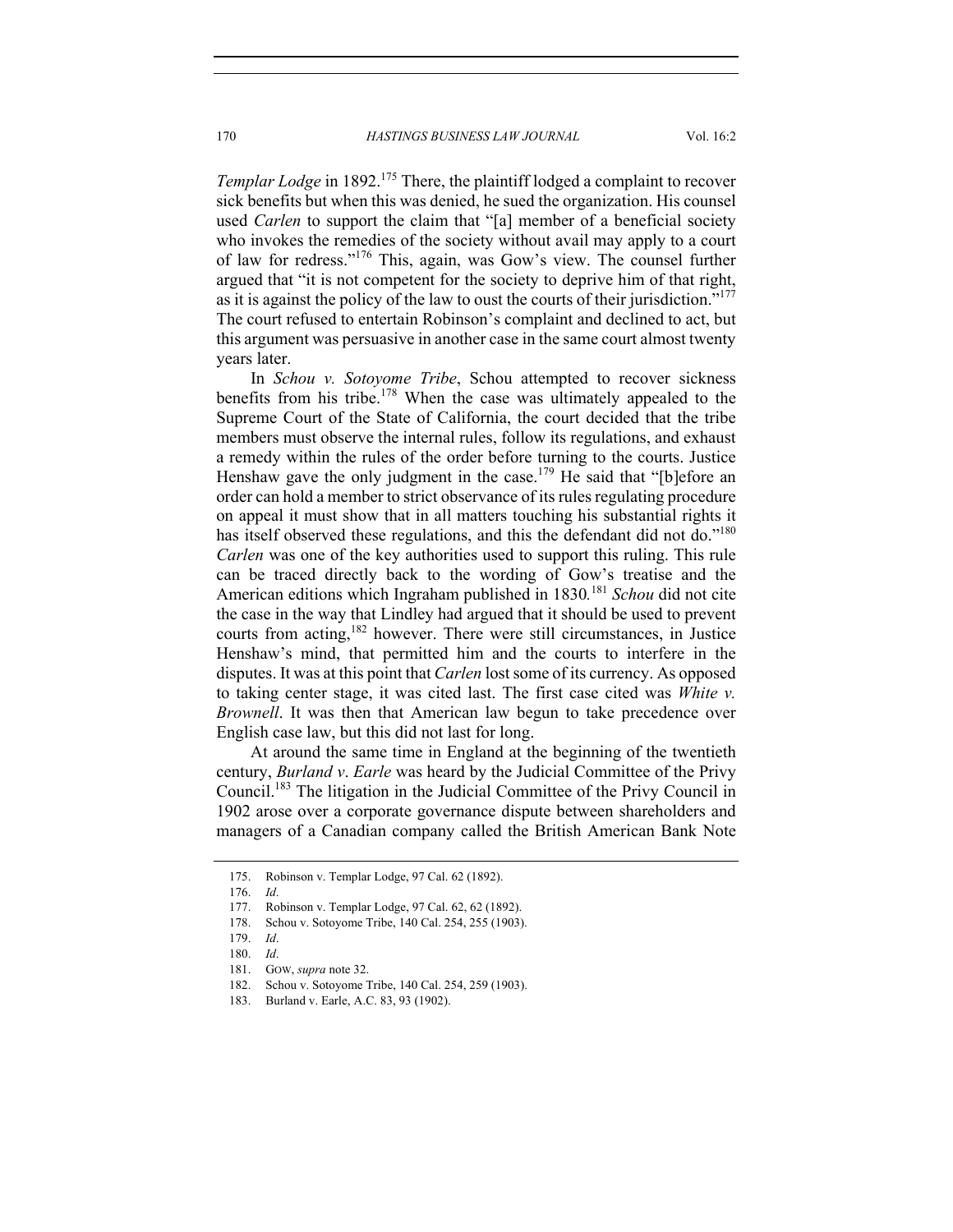Company.184 This case was appealed from Canada to the Judicial Committee of the Privy Council in London. Despite not being a court in the English system, decisions in this court were persuasive in the English system but binding in the British Empire. The main claim in the legal dispute related to a reserve fund.185 In the Judicial Committee of the Privy Council, Lord Davey gave the written judgment. He considered that "[i]t is an elementary principle of the law relating to joint stock companies that the Court will not interfere with the internal management of companies acting within their powers, and in fact has no jurisdiction to do so."<sup>186</sup> The shareholders' complaint was, therefore, rejected.

In the years and decades that followed, two more cases were litigated in New York that touched upon the rule given by *Carlen*. 187 Neither mentioned recent developments in English law, namely the case of *Burland*. As with the other American cases before them, these two did not recognize or even discuss *Foss*188 or *Mozley*189 as the Judicial Committee of the Privy Council had previously done. *White v. Brownell*, 190 while once important and tied to the rule in *Carlen*, was also forgotten. American case law retreated, while English legal precedents once again became dominant sources used by legal academics and practitioners. Thus, *Carlen* was at the forefront of American corporate law. American lawyers looked backwards to history, and their law was guided by principles in the laws of equity and trusts in England around the time of the formation of the United States. We can see this in the way that the cases of *Lord v. Hull* ("*Hull*") and *McDonald v. Marra* ("*McDonald*") were argued and decided.<sup>191</sup>

In *Hull*, two individuals had formed a partnership but the business had not gone well.<sup>192</sup> Lord asked the Court of Appeals in New York to step in to provide him with the accounts and an adjudication of the rights and obligations.193 Justice Vann gave the only judgment and saw *Carlen* as an authority, which limited his ability to interfere in the dispute. He stated:

If the members of a firm cannot agree as to the method of conducting their business, the courts will not attempt to conduct it for them. Aside from the inconvenience of constant interference,

<sup>184.</sup> *Id*.

<sup>185.</sup> *Id*.

<sup>186.</sup> *Id*. at 83, 93.

 <sup>187.</sup> Lord v. Hull, 178 N.Y. 9 (1904), McDonald v. Marra, 75 N.Y.S. 2d 370 (1947).

 <sup>188.</sup> Mozley v. Alston, 1 Ph 790 (1847); 41 Eng. Rep. 833.

 <sup>189.</sup> Foss v. Harbottle, 67 Eng. Rep. 189 (1843).

 <sup>190.</sup> White v. Brownell, 4 Abb. Pr. N. S. 162 (N.Y. Com. Pl. 1868).

 <sup>191.</sup> Lord v. Hull, 178 N.Y. 9 (1904), McDonald v. Marra, 75 N.Y.S. 2d 370 (1947).

 <sup>192.</sup> Lord v. Hull, 178 N.Y. 9, 9 (1904).

<sup>193.</sup> *Id*.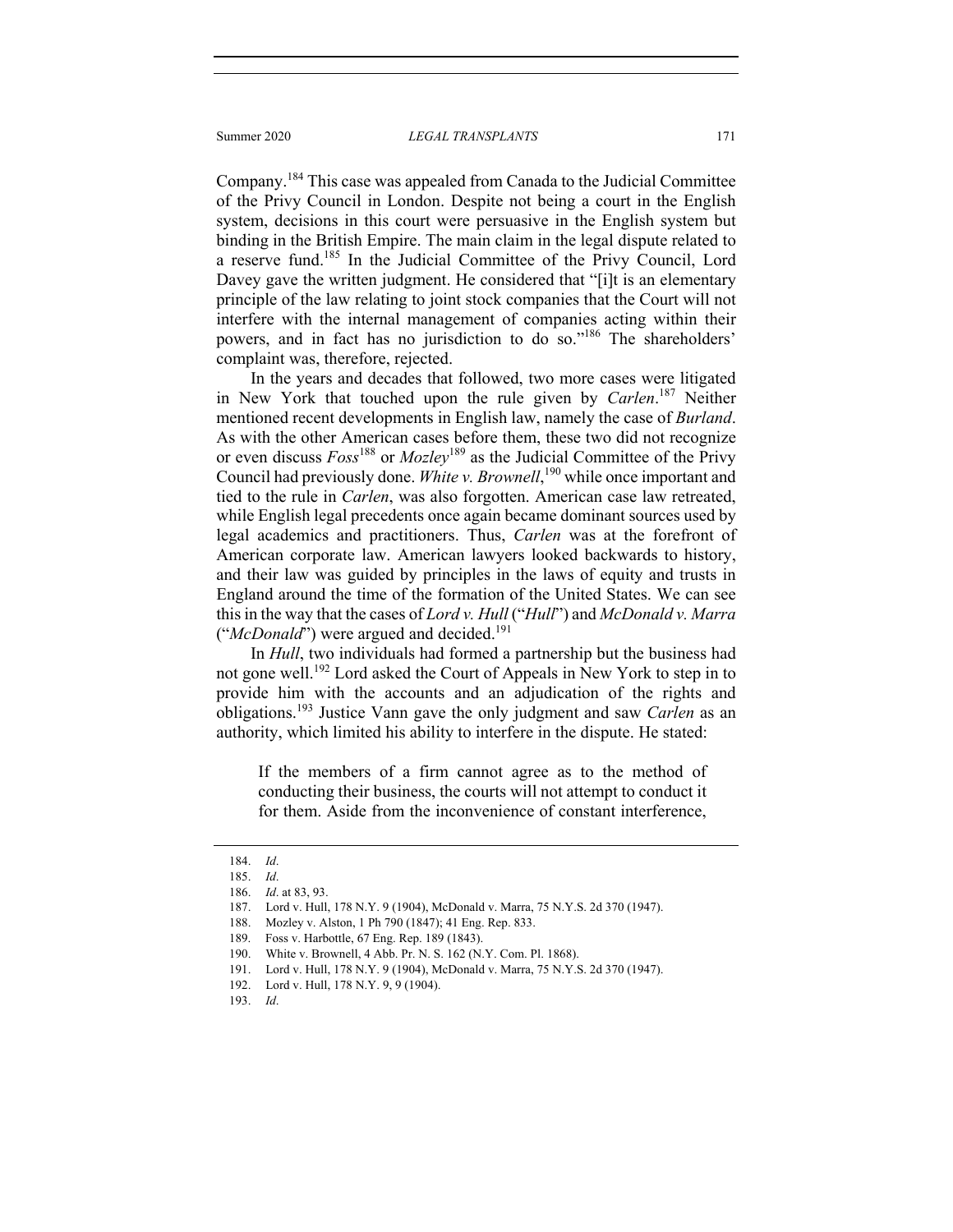as litigation is apt to breed hard feelings, easy appeals to the courts to settle the differences of a going concern would tend to do away with mutual forbearance, foment discord and lead to dissolution. It is to the interest of the law of partnership that frequent resort to the courts by copartners should not be encouraged and they should realize that, as a rule, they must settle their own differences or go out of business.<sup>194</sup>

Despite his instinct not to intervene, Justice Vann noted that no relief was in fact requested by Lord.<sup>195</sup> This was idle litigation, he thought. An adjudication of the rights and obligations was not in itself a remedy. Shareholders should not, Justice Vann believed, be encouraged to litigate over issues of clarification or for information.<sup>196</sup> "As a learned writer has said," Justice Vann quoted, "'[a] partner, who is driven to a court of equity as the only means by which he can get an accounting from his copartners, may be supposed to be in a position which will be benefited by a dissolution; in other, such a partnership as that ought to be dissolved."<sup>197</sup> Justice Vann's "learned writer" was Theophilus Parsons.<sup>198</sup> Although American legal texts were used, such as Parsons' and Story's, $199$  so were English law books, notably Gow's.<sup>200</sup>

To construct his judgment, Justice Vann had researched the state of the law considerably. He used law books, but he was not content with citing the law as recorded by Parsons and other legal academics.<sup>201</sup> Justice Vann sought to articulate the rules as he saw them in his own words. He explained that:

When one party seizes or absorbs the entire business, or usurps rights of his copartner which are essential to his safety or the safety of the firm, or persists in misconduct so gross as to threaten destruction to the interests of all, the court may intervene to restore the rights of the innocent party or to rescue a paying business from ruin. Extreme necessity only, however, will justify interference without a dissolution.<sup>202</sup>

<sup>194.</sup> *Id*. at 13.

<sup>195.</sup> *Id*. at 13–14.

<sup>196.</sup> *Id*. at 14.

<sup>197.</sup> *Id*. at 13–14.

<sup>198.</sup> *Id*. at 14.

 <sup>199.</sup> PARSONS, *supra* note 146; STORY, *supra* note 38.

 <sup>200.</sup> GOW, *supra* note 26.

 <sup>201.</sup> Lord v. Hull, 178 N.Y. 9, 19 (1904) ("These cases illustrate, if they do not exhaust, the instances where the courts of England have interfered, or refused to interfere, when a dissolution of the firm was not asked.").

<sup>202.</sup> *Id*. at 19–20.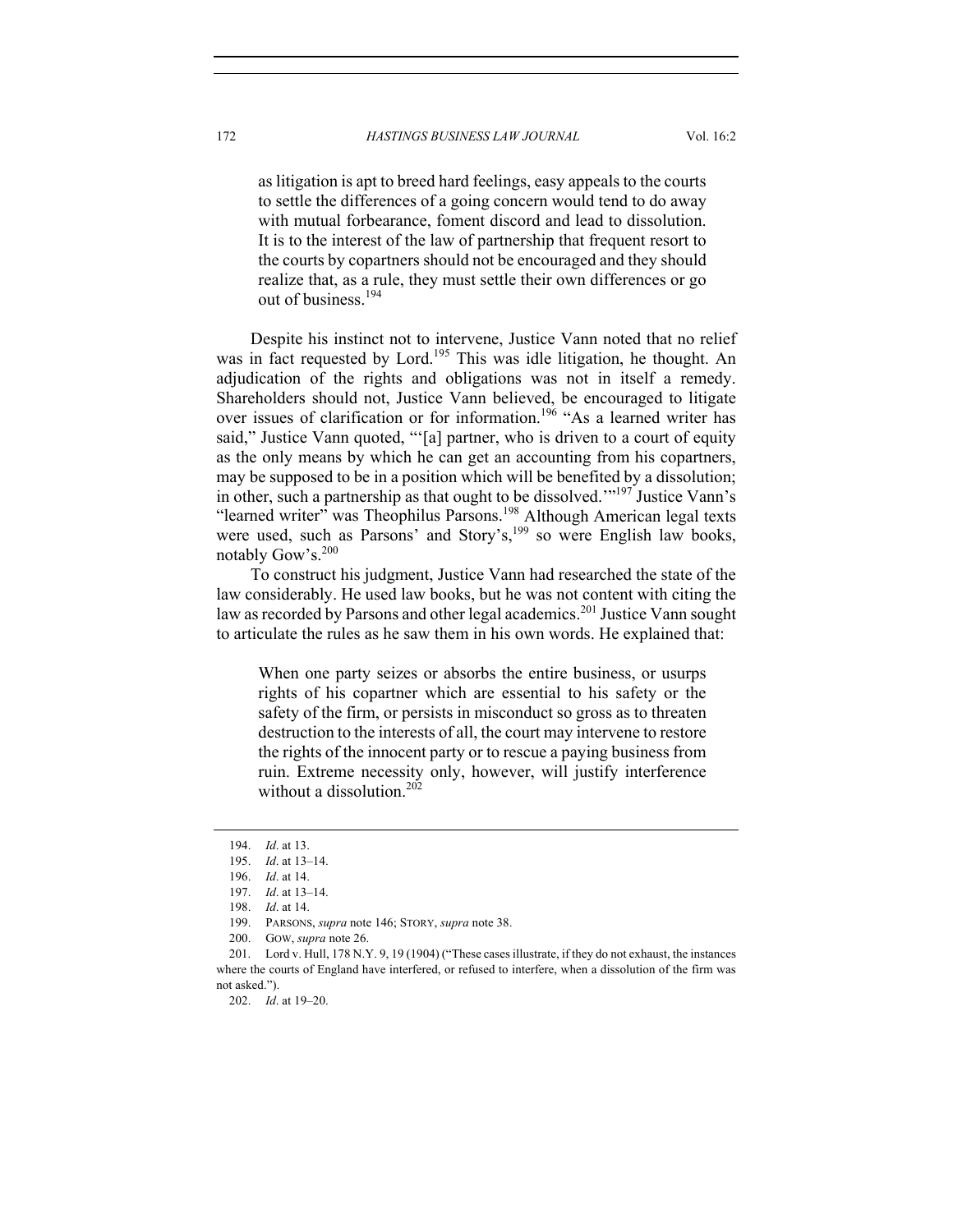Summer 2020 *LEGAL TRANSPLANTS* 173

With an additional layer of legal interpretation, these ideas were no longer simply law in books. It took on the force of law in action. It followed that *Hull* became an important case in itself. Justice Vann's expertly constructed opinion informed *McDonald*.

In *McDonald*, the litigants ran a shoe store in Queens County.<sup>203</sup> The lawsuit came before the Supreme Court of New York. Justice Stoddart used Justice Vann's judgment verbatim in places as the rationale for his refusal to interfere. He conducted no further research and added nothing else. Stoddart did acknowledge the case of *Hull* but only as a source from which he had gained insights into the works of Story and other primary legal sources.<sup>204</sup>

In America, there was considerable judicial interaction with both the case law during Lord Eldon's time as Lord Chancellor of the Court of Chancery and Gow's treatise as the only law book of this time—but little engagement with the legal change that had taken place thereafter. Some of the legal ideas given in these early treatises stayed firmly in place in United States and were embedded within the wider legal system of equity and trusts. The legal historian M. H. Hoeflich believed that "[i]n the period from the founding of the new republic to the beginning of the Civil War . . . [there was] extensive legal syncretism of American and English law. English law was neither wholly rejected nor wholly accepted."<sup>205</sup> The "syncretism" in this period, as Hoeflich describes it, had long-term effects on American law.<sup>206</sup> The English law apparent in the Anglo-American treatise literature in the early nineteenth century literature had taken root in American law; it also became deeply embedded so that it could not be displaced or altered so easily at a later date.

#### VII. CONCLUSION

Law books and legal treatises were important in terms of explaining the law and in theorizing or rationalizing legal principles. For corporate lawyers in America, there were a number of such legal texts which could be read alongside the case law. Lindley wrote the principal text for English lawmakers. It was hugely influential and created a number of new doctrines, including the internal management rule. Lindley wrote at a time when those

 <sup>203.</sup> McDonald v. Marra, 75 N.Y.S. 2d 370 (1947).

<sup>204.</sup> *Id*. at 372.

 <sup>205.</sup> M. H. HOEFLICH, LEGAL PUBLISHING IN ANTEBELLUM AMERICA 6 (2010). For a contrasting view, see Francis R. Aumann, *American Law Reports: Yesterday and Today*, 4 OHIO STATE UNIV. LAW J. 331, 331–46 (1938).

 <sup>206.</sup> M. H. Hoeflich, *Legal History and the History of the Book: Variations on a Theme Lecture*, 46 UNIV. KANS. LAW REV. 415–432 (1997); M. H. Hoeflich, *Translation & the Reception of Foreign Law in the Antebellum United States*, 50 AM. J. COMP. LAW 753–775 (2002).